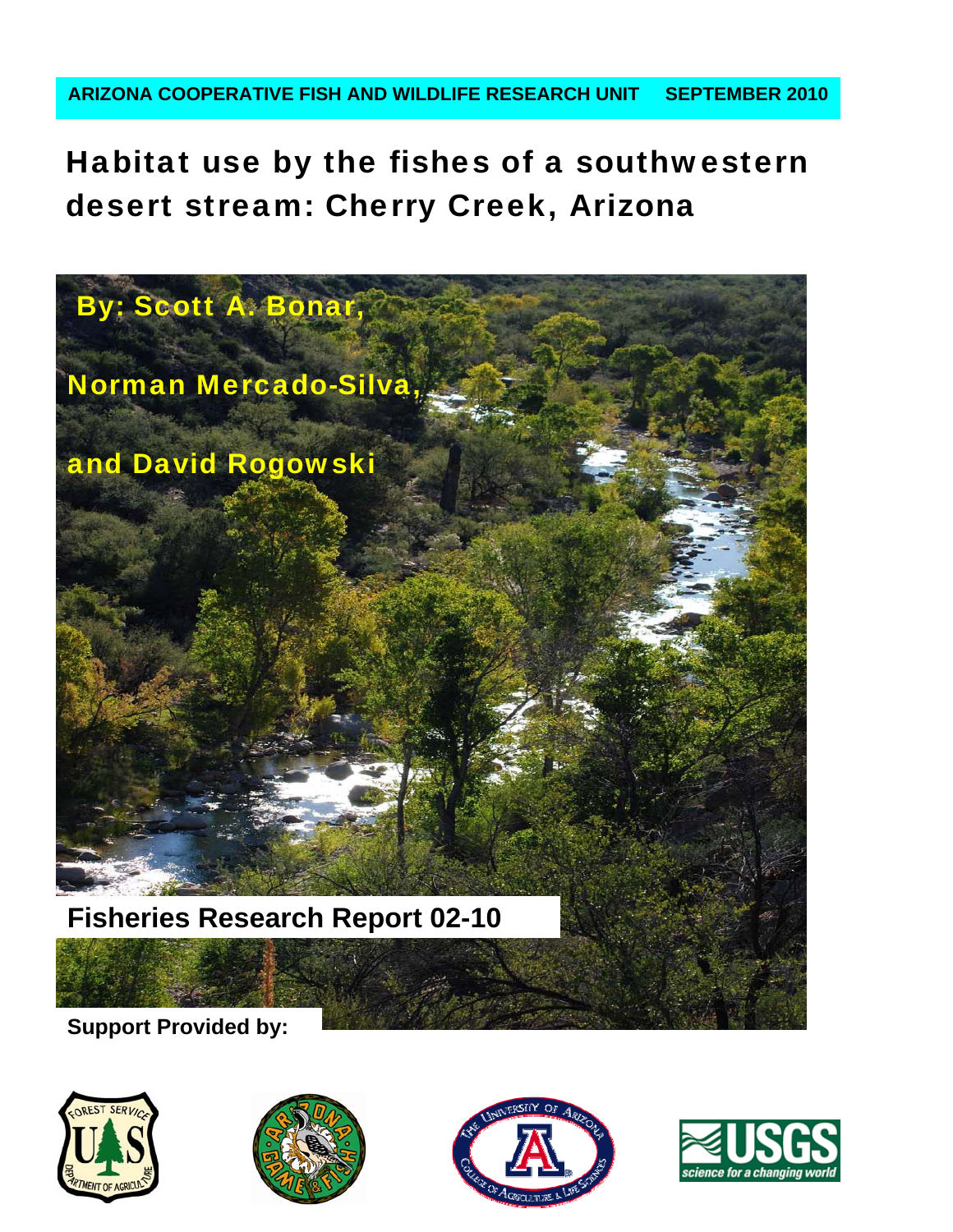# **Habitat use by the fishes of a southwestern desert stream: Cherry Creek, Arizona**

By

# **Scott A. Bonar, Norman Mercado-Silva, and David Rogowski**

USGS Arizona Cooperative Fish and Wildlife Research Unit School of Natural Resources and the Environment 325 Biological Sciences East University of Arizona Tucson AZ 85721

USGS Arizona Cooperative Fish and Wildlife Unit Fisheries Research Report 02-10

# **Funding provided by:**

United States Department of Agriculture Forest Service

# **With additional support from:**

School of Natural Resources and the Environment, University of Arizona

Arizona Department of Game and Fish

United States Geological Survey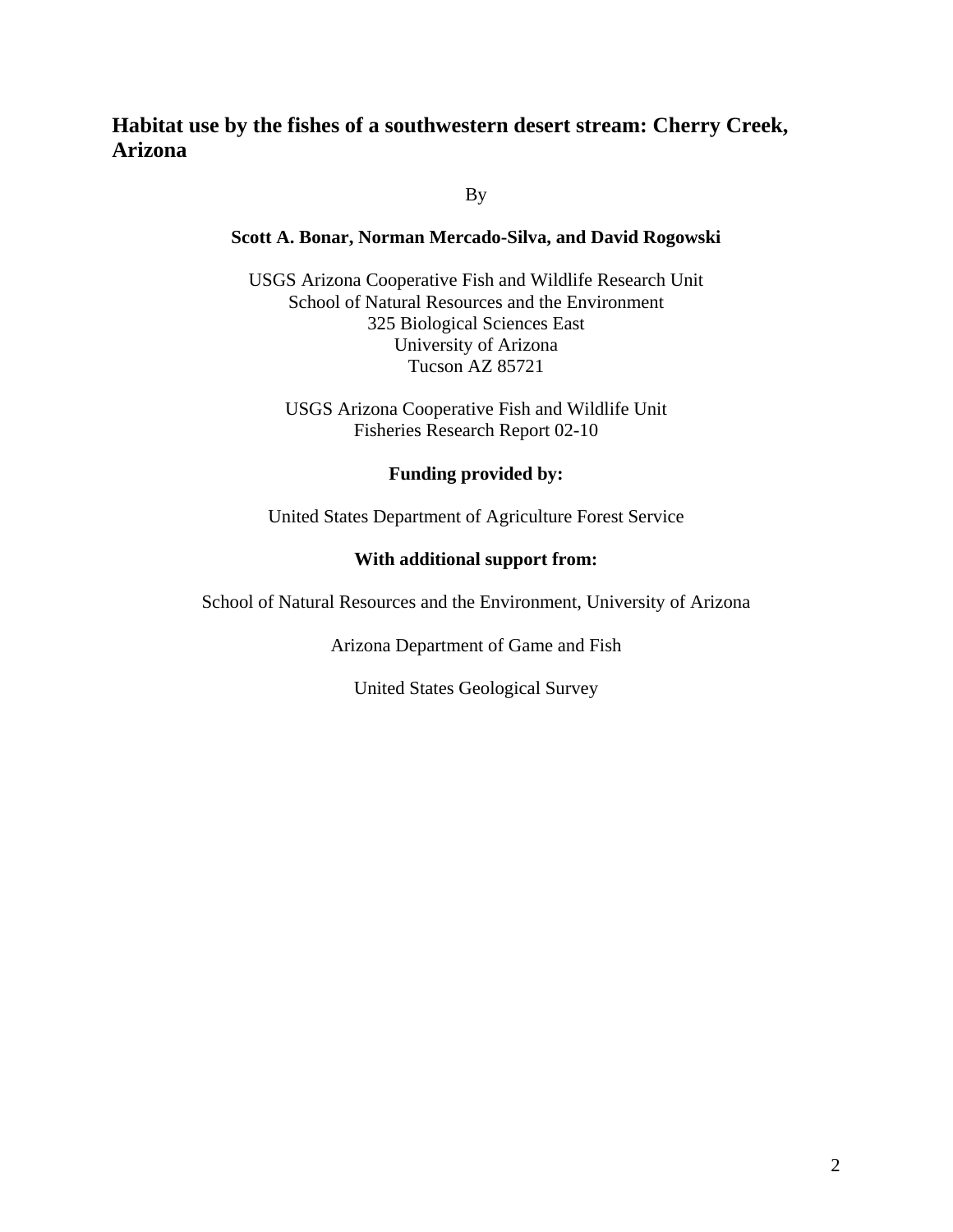#### **Executive Summary**

- Fish communities in the Southwest U.S. face numerous threats of anthropogenic origin. Most importantly, declining instream flows have impacted southwestern stream fish assemblages.
- Maintenance of water flows that sustain viable fish communities is key in maintaining the ecological function of river ecosystems in arid regions. Efforts to calculate the optimal amount of water that will ensure long-term viability of species in a stream community require that the specific habitat requirements for all species in the community be known.
- Habitat suitability criteria (HSC) are used to translate structural and hydraulic characteristics of streams into indices of habitat quality for fishes. Habitat suitability criteria summarize the preference of fishes for numerous habitat variables.
- We estimated HSC for water depth, water velocity, substrate, and water temperature for the fishes of Cherry Creek, Arizona, a perennial desert stream.
- Native longfin dace *Agosia chrysogaster*, and nonnative red shiners *Cyprinella lutrensis* were habitat generalists. Nonnative fathead minnows *Pimephales promelas* selected slow, shallow areas with soft sediments, but native speckled dace *Rhinichthys osculus* were found mostly in fast, relatively deep waters with coarse sediments. Native catostomids were usually found in swift-running waters over gravel- to boulder-sized substrates; however, Sonora suckers *Catostomus insignis* were typically found in warmer waters than desert suckers *Catostomus clarki*. Native roundtail chub *Gila robusta* occupied a variety of conditions, but selected for water temperatures between 16 and 19 ºC. Habitat suitability criteria for nonnative yellow bullhead *Ameiurus natalis* and green sunfish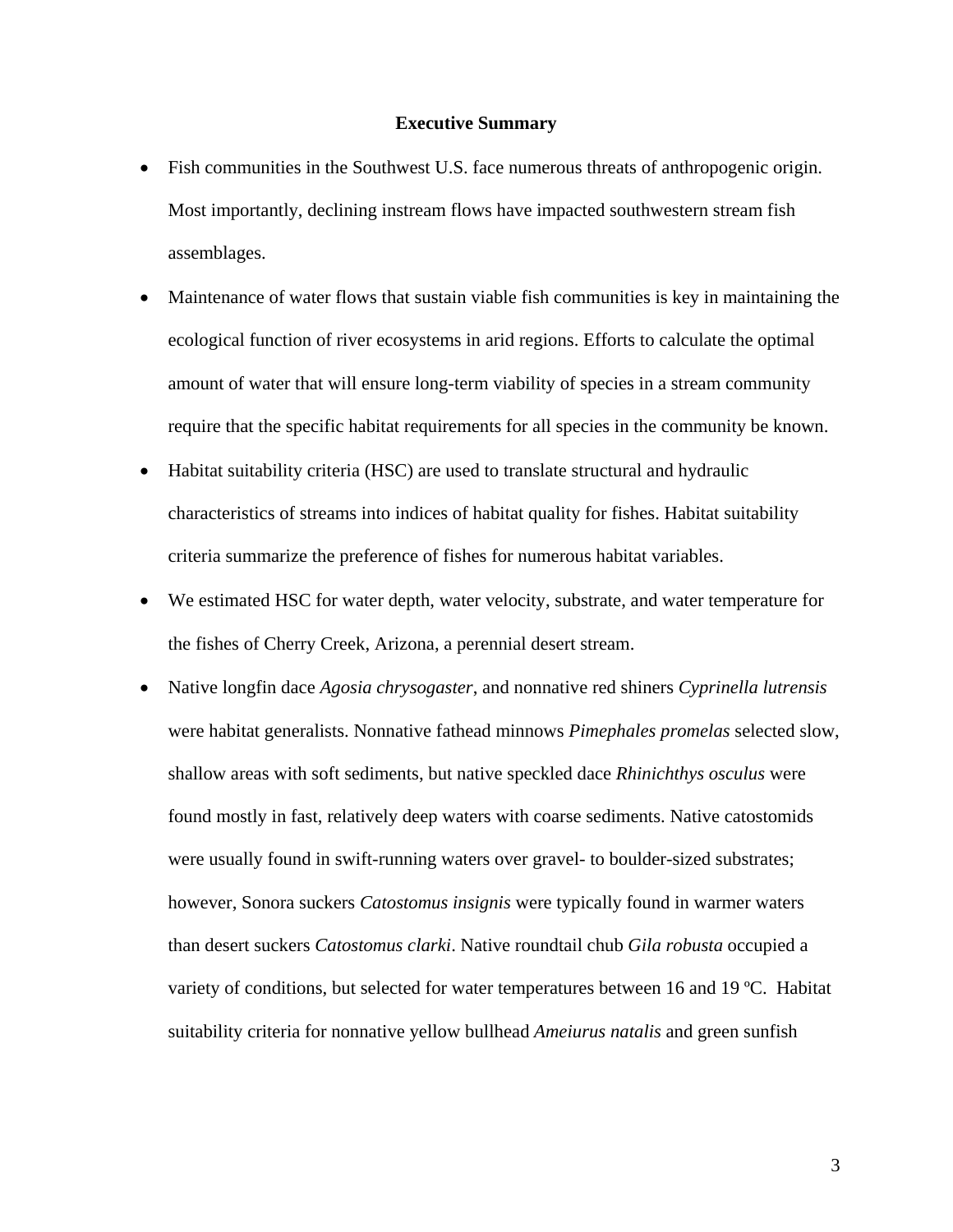*Lepomis cyanellus* included deep pools with little flow, a variety of substrate types and relatively high water temperatures (>18 ºC).

• The HSC we calculated can be used to estimate the total habitat available for a species under various water flow scenarios.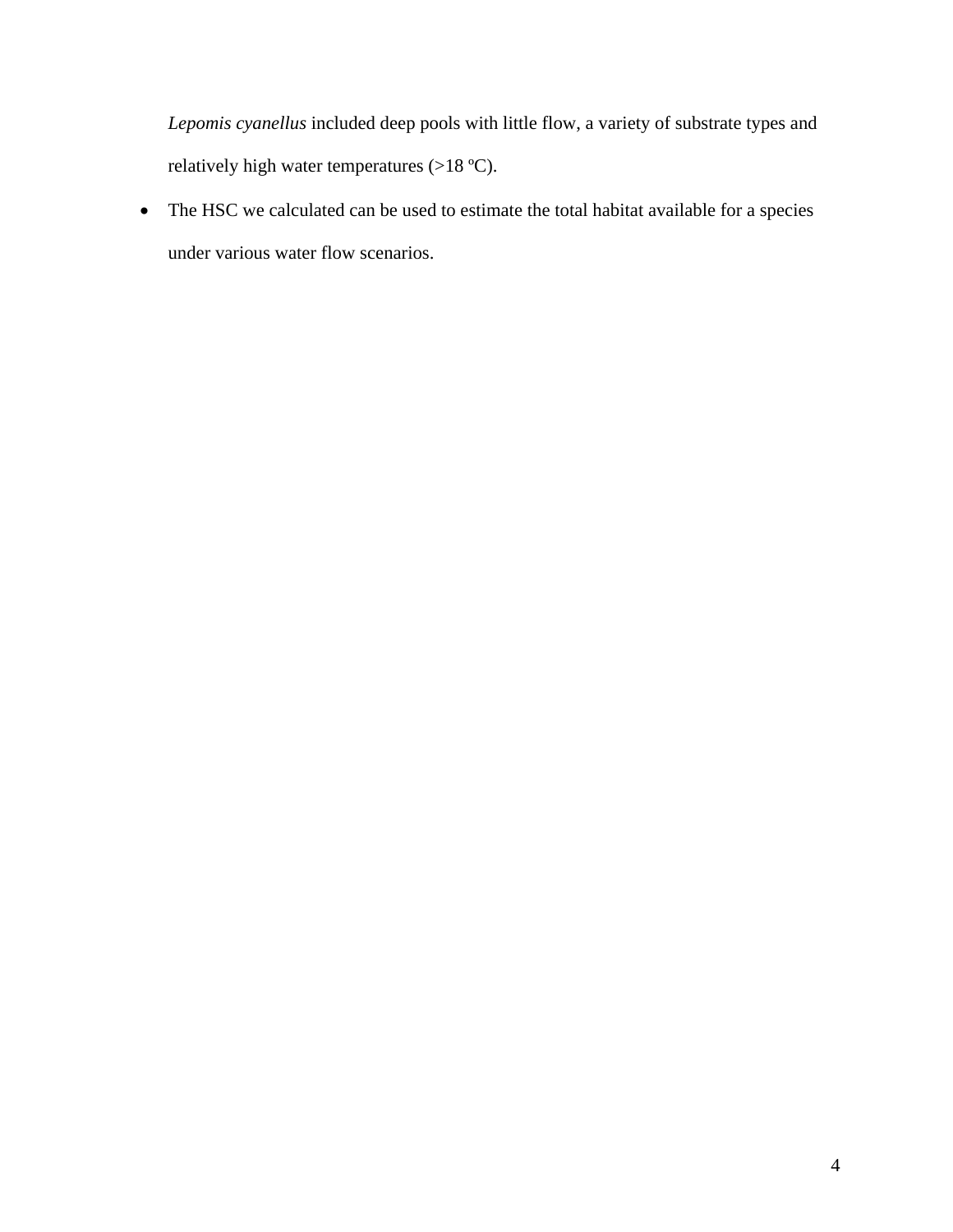#### **Introduction**

 Fish communities in the southwestern United States face numerous threats from anthropogenic activities. Pollution, habitat modifications, nonnative species, and perhaps most importantly, declining instream flows all have impacted southwestern stream fish assemblages (Miller et al. 1989, Minckley and Deacon 1991, Propst et al. 2008). Conservation and management strategies for these fish assemblages require that species' ecology and habitat requirements be known.

 Habitat suitability criteria (HSC) are used to translate structural and hydraulic characteristics of streams into indices of habitat quality for fishes (Bovee 1982, Thomas and Bovee 1993). Habitat suitability criteria summarize the preference of fishes for numerous habitat variables. Habitat suitability criteria have been developed for numerous fish species and applied in many instream flow studies (e.g., Barrett and Maughan 1995, Jowett 2002, Strakosh et al. 2003). Species-specific HSC can be obtained via professional judgement and the use of published literature, the use of microhabitat data collected at locations where target organisms are observed or collected (utilization functions), and correction of utilization functions for environmental availability (preference criteria) (Bovee 1986). Evaluation of the developed HSC by comparison with criteria developed by other investigators, convergence studies in a variety of streams, or other methods discussed in Bovee (1986) further add to the credibility of the HSC.

 In relatively diverse and highly variable systems such as desert streams, species-specific habitat segregation is common. However, several species may have similar habitat requirements or may be forced to use the same areas and resources during periods of low or high flow. The characterization of habitat use and overlap among species in desert streams can provide important information to assess effects of ecosystem management strategies, anthropogenic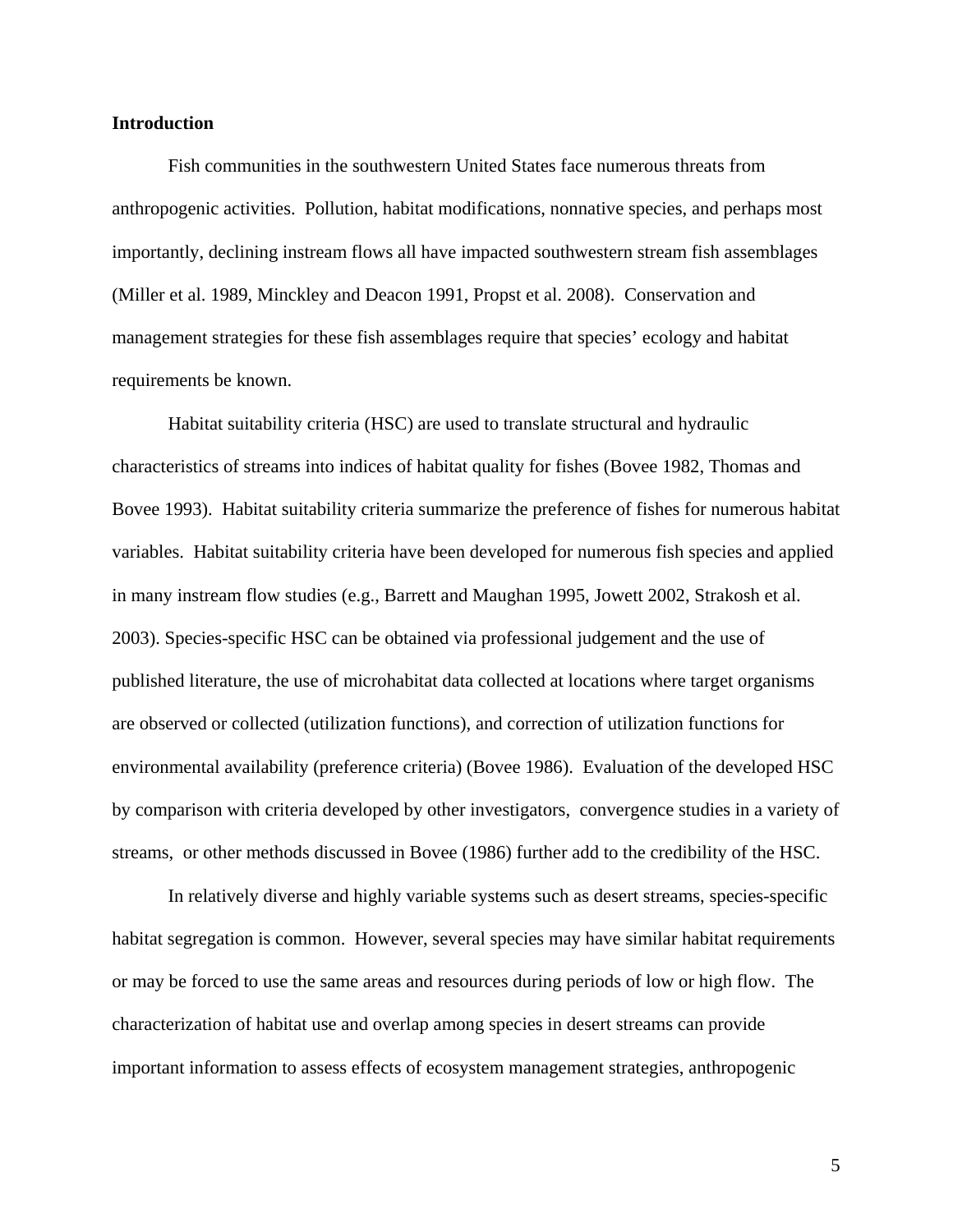impacts, or interspecific interactions (e.g., non-native – native interactions; Gido and Propst 1999). With increasing water use, habitat modifications, and non-native aquatic species introductions occurring throughout the Southwest, it is imperative that the basic habitat requirements for native fishes, which are often threatened or endangered, be known for management and conservation strategies to succeed. Thus, our objectives were to describe habitat use for the fishes of a perennial desert stream in central Arizona.

## **Methods**

# *Study site*

 Cherry Creek is a perennial stream with an annual daily mean discharge of 0.10-3.67  $m^3 s^{-1}$  that flows from the Mogollon Rim to the Salt River north of Globe, Arizona (Fig. 1). The creek runs through the Tonto National Forest from 16 km north of Paradise Valley, Arizona (34°06'04" N, 110°58'15" W) to its confluence with the Salt River (33°40'22" N, 110°45'57" W). Most of the Cherry Creek watershed is remote and undeveloped, and Cherry Creek is accessible at points only by unimproved dirt roads. Furthermore, most of the northern half of Cherry Creek is located in a deep inaccessible canyon. Three kilometers before the end of the canyon, near the southern extreme of a narrow bedrock controlled valley, is a US Geological Survey (USGS) stream gage (USGS 09497980 Cherry Creek near Globe, Arizona [33°49'40" N,

 110°51'20" W]). Within 3 km downstream from the gage, the narrow valley transitions to a broader, braided alluvial valley that persists for approximately 20 km to the Salt River. The majority of Cherry Creek is wadable, but deep pools (>1.2 m) exist throughout the channel. The fish community of Cherry Creek is a mixture of native and non-native species. Native species previously captured in Cherry creek include: longfin dace *Agosia chrysogaster*, speckled dace *Rhinichthys osculus*, Sonora sucker *Catostomus insignis*, desert sucker *C. clarki*, roundtail chub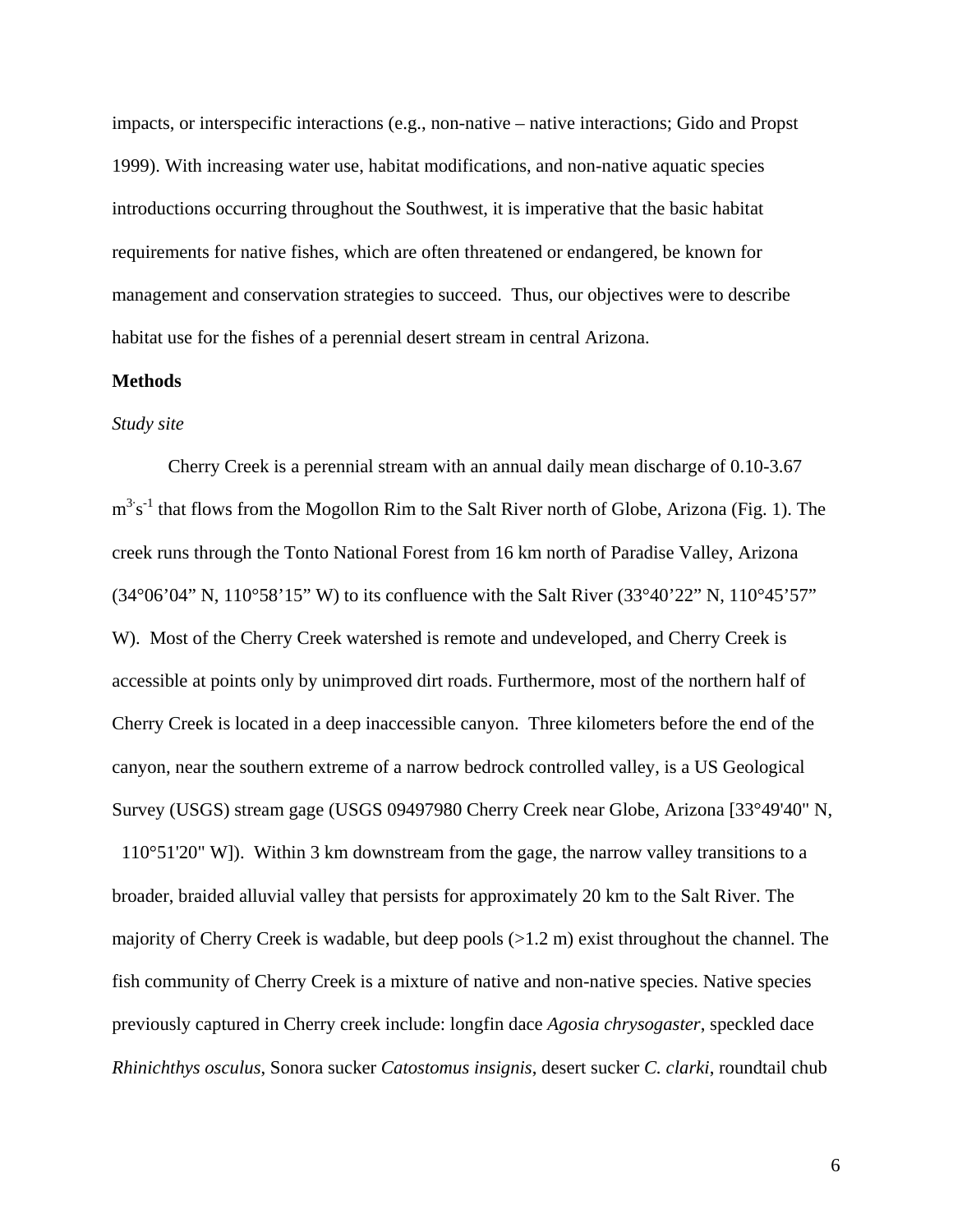*Gila robusta,* headwater chub *G. nigra*, razorback sucker *Xyrauchen texanus,* Colorado pikeminnow *Ptychocheilus lucius* and Gila topminnow *Poeciliopsis occidentalis* (USDA 2001). Nonnative species include: yellow bullhead *Ameiurus natalis,* green sunfish *Lepomis cyanellus*, red shiner *Cyprinella lutrensis,* common carp *Cyprinus carpio*, flathead catfish *Pylodyctis olivaris* (USDA 2001) and channel catfish *Ictalurus punctatus* (first reported in this study). Some native species (e.g., razorback sucker, Colorado pikeminnow) were stocked in Cherry Creek during the 1980s (USDA 2001).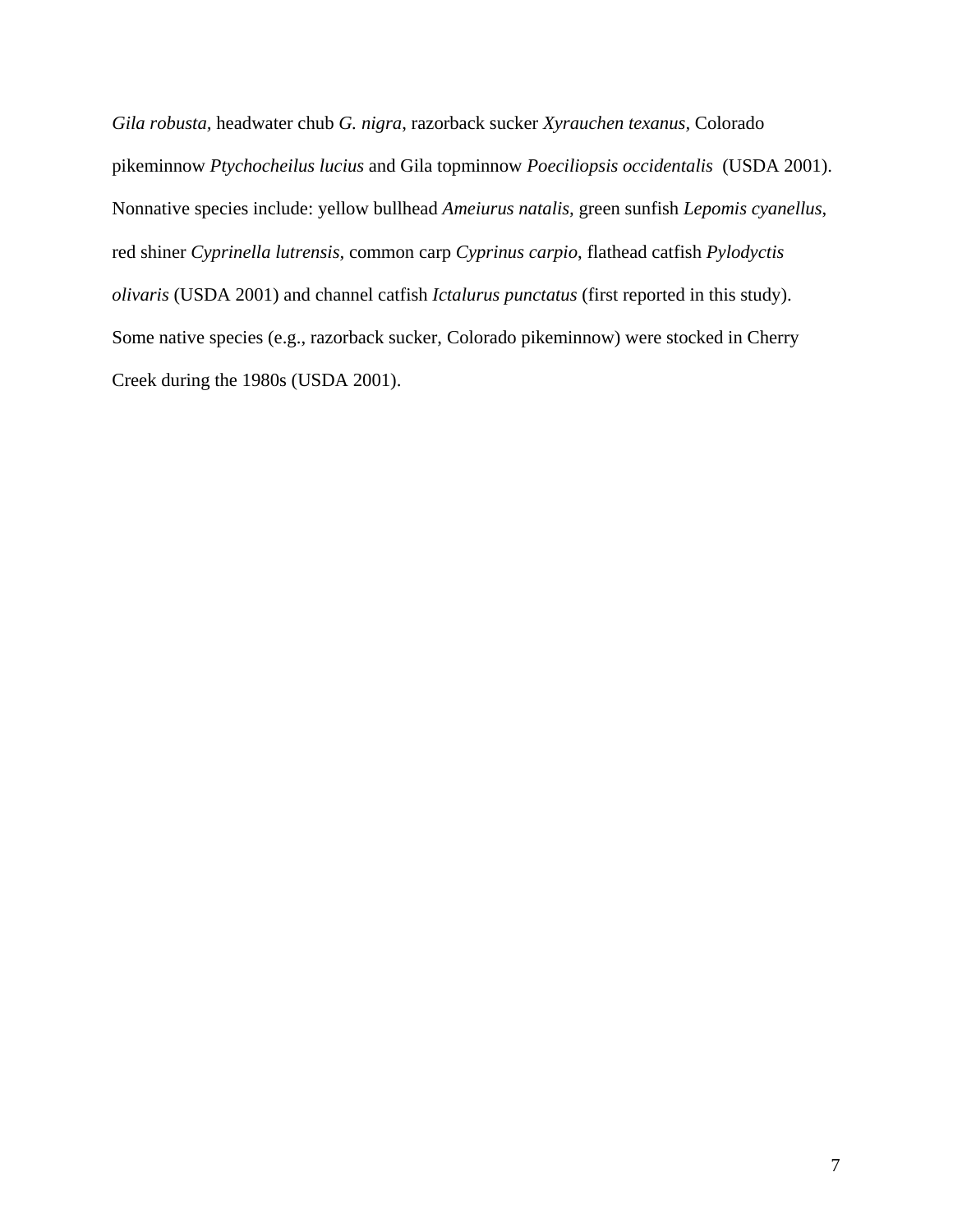

Figure 1. Sampling sites (black points) in Cherry Creek, Arizona. Roads (RT) are indicated as reference. Each point is a sampling site. Some points overlap at the scale of this map. Shaded area marks the boundaries of the Tonto National Forest.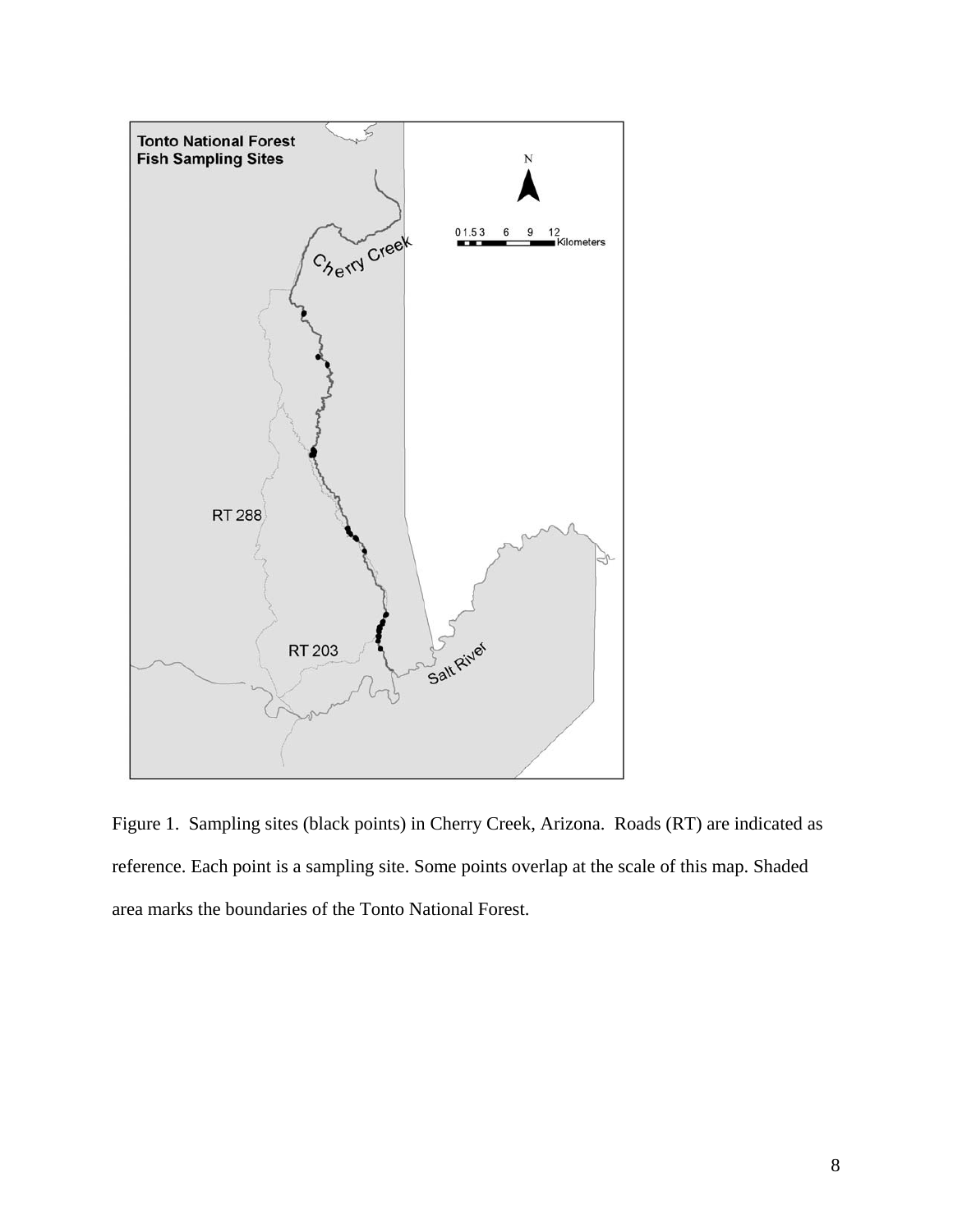## *Sampling*

 Between August and October 2008, we sampled fish and habitat variables in 257 sites from 22 reaches of Cherry Creek. Mean monthly discharge for these months was between 0.25  $m<sup>3</sup> \cdot s<sup>-1</sup>$  (August) and 0.16  $m<sup>3</sup> \cdot s<sup>-1</sup>$  (October). All sites were in wadable areas of the creek and sampled during daylight hours. Sample reaches were necessarily restricted to those near vehicular access points to the creek. Each 100 to 200-m long reach was divided into 10-m sections. Sampling sites were randomly placed in 6-12 of these sections. Sampling sites were 1 x 1.5 m each (the size of the electrofishing array described below). Placement of the array in the stream depended on stream morphology. If the array covered the entire width of the stream, the center of the array was placed in the middle of the stream. If the stream was wider than the array, width of stream was subdivided based on the number of array widths. Then the location of the array along an axis perpendicular to the stream flow was randomly selected.

 At each site, unaltered AC current was used to sample fish. We used prepositioned areal electrofishing devices (PAEDs) to deliver current. Fish in streams and rivers have been successfully sampled by PAEDs to avoid fright bias in habitat suitability studies (Bain et al. 1985, Larimore and Garrels 1985, Fisher and Brown 1993, Kinsolving and Bain 1993, Schwartz and Herricks 2004). Additionally, PAEDs have lower differential capture efficiency related to fish size, species, and habitat sampled than other electrofishing techniques (Bain et al. 1985, Bowen and Freeman 1998). For our study, PAEDs consisted of two, parallel 1.5-m long by 1.27 cm diameter aluminum pipes, which served as the electrodes. Electrodes were separated by 1.0 m, and each was connected to a cable in a split extension cord, which in turn was plugged in to a 1,850-2,000-watt generator. The generator was placed on shore in a hidden location and the extension cord ran into the water where the rods were placed. The array (pipes and extension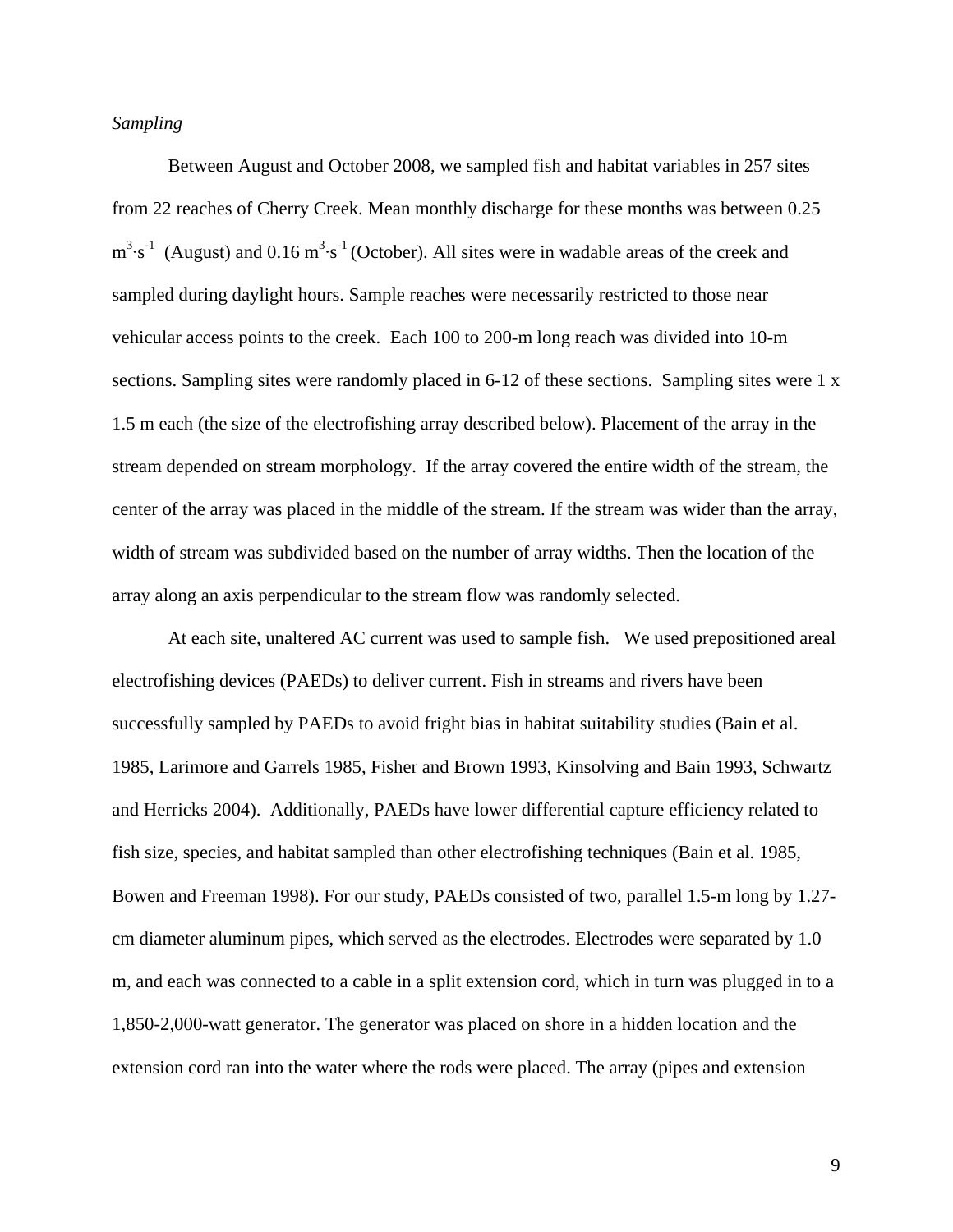cord) was placed in the stream a minimum of 15 minutes before current application, during which time personnel were out of the water and away from the site so as not to disturb fishes; because fishes require about 11 minutes after electrode placement to reposition (Bain et al. 1985). To apply current, one person turned on the generator for 15-20 seconds, and another one or two personnel were positioned downstream with dip nets or a seine to capture all stunned fish. Then netters walked through the site, carefully searching and overturning stones to collect any fish that remained on the bottom. Fish were identified to species, counted, and measured (total length, mm).

 Following sampling of fishes at each site, we measured depth (cm) at each of the four corners of the array. We sampled water velocity  $(cm·s^{-1})$  at three randomly selected points within the site. We used a Marsh-McBurney flow meter (Global Water Flow Probe, Gold River, California) to measure water velocity. We used the modified Wentworth scale (Table 1, Bain 1999) to classify substrate within the site. Substrate size was estimated using a chain marked in ten equally-spaced increments placed across the center of the sampling array. Size of substrate at each marked increment was recorded and averaged for an overall value for the array site.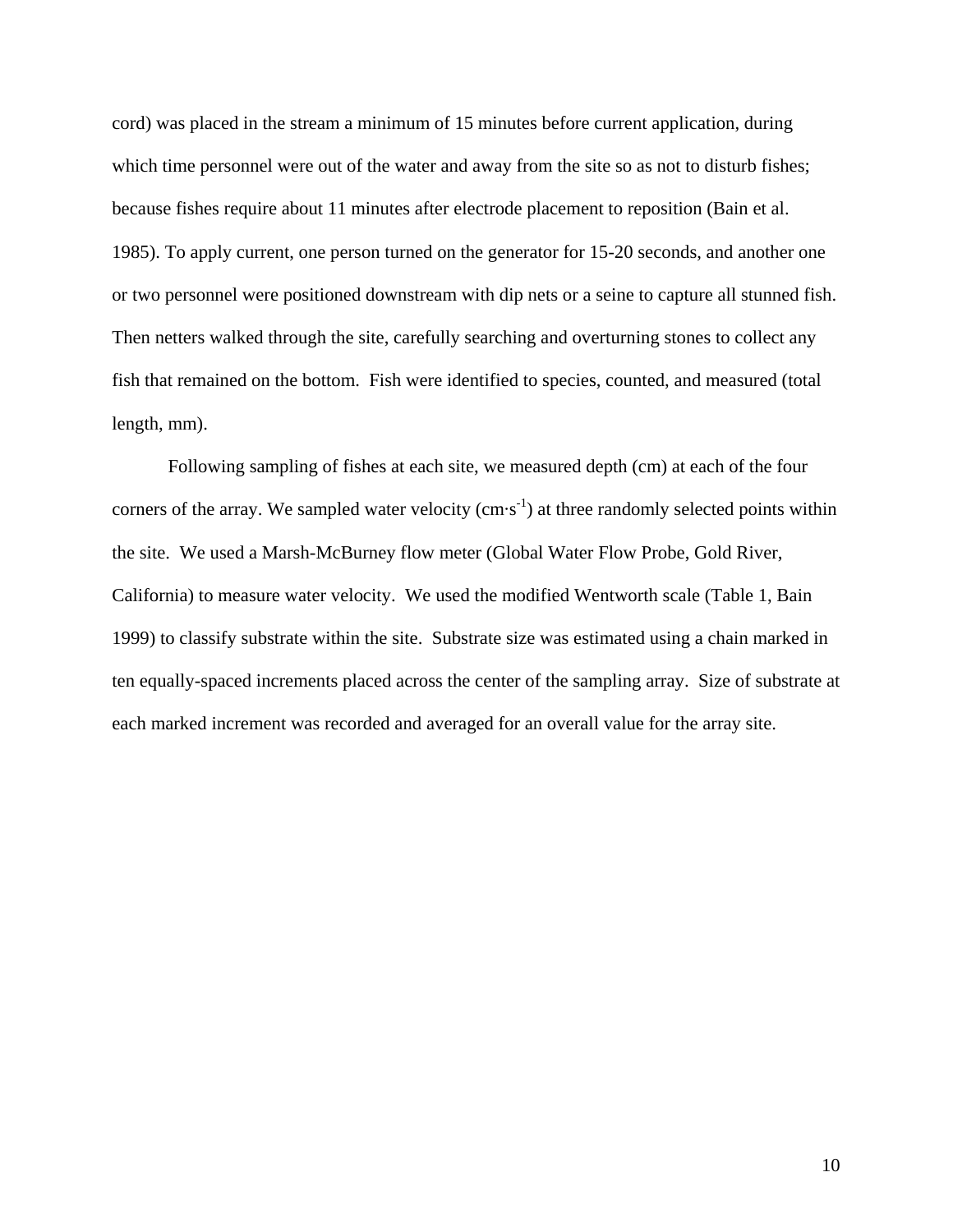| Substrate type | Particle Diameter Range (mm) | Sample Code    |
|----------------|------------------------------|----------------|
| Boulder        | >256                         | 5              |
| Cobble         | 64-256                       | 4              |
| Pebble         | $16 - 63$                    | 3              |
| Gravel         | $2 - 15$                     | 2              |
| Sand           | $0.06 - 1$                   | 1              |
| Silt & clay    | < 0.059                      | $\overline{0}$ |
|                |                              |                |

Table 1. Wentworth scale for the classification of instream substrate types (from Bain 1999).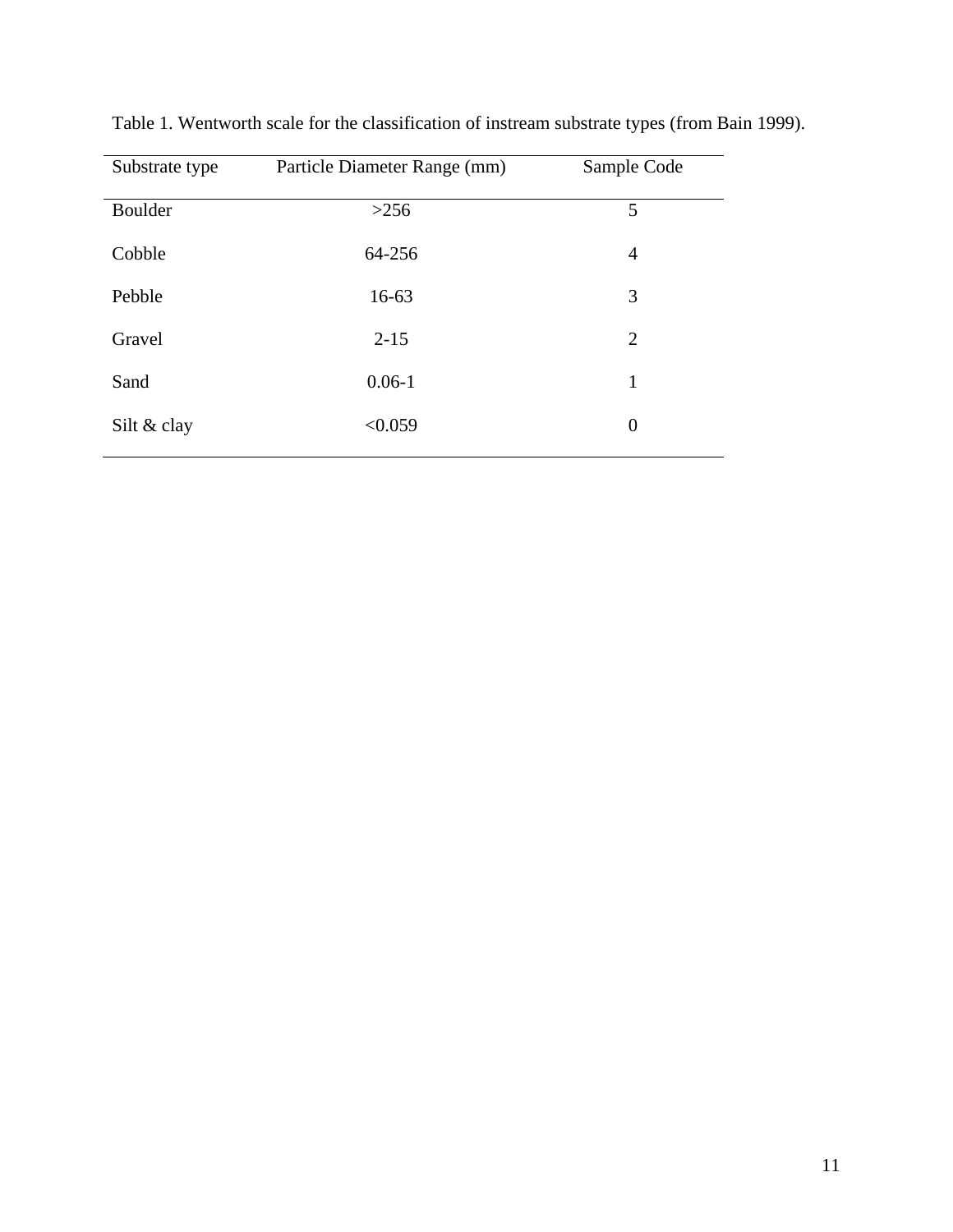A spherical densiometer was used to measure overhead cover (% shaded; Lemon 1956). We quantified instream large woody debris (% of site covered by woody debris) by visual observation. We visually divided the sampling site into 10 equal sections, counted the number of these sections occupied by woody debris in the site, and expressed the result as a percentage of site covered. Water temperature (°C) was measured at each site using an ISO calibrated mercury thermometer. Specific conductivity was measured at each site using a EC400 ExStik II conductivity meter (Extech Instruments, Massachusetts, USA). Geographic coordinates (Universal Transverse Mercator and Latitude-Longitude) were measured at each site using a Model 300 Magellan (MiTAC International Corporation, California, USA) global positioning unit. A digital photograph of each site was also taken.

#### *Analysis*

 We calculated HSC for substrate, water depth, water velocity, and water temperature for all but two (flathead and channel catfishes) species (due to low numbers) captured in the creek. We report the HSC for substrate, depth, and water velocity separately from temperature because the first three are the parameters used most commonly for instream habitat suitability criteria development. Following Bovee (1986) habitat suitability is defined here as the range of habitat variable values that are preferentially used by a species. We used plot analyses and  $\chi^2$  tests to calculate HSC for individual species (Bovee 1986, Thomas and Bovee 1993). For each variable and species, occurrence limits were established by analyzing the distribution of occupied (species present) and unoccupied (species absent) sites in comparative plots. We compared the distribution of occupied and unoccupied sites to the distribution of values found for a given variable in all samples. Specifically, we noted when the proportion of occupied sites (dark lines in plots in figures 2-5) for a given variable range was lower or higher than the proportion of sites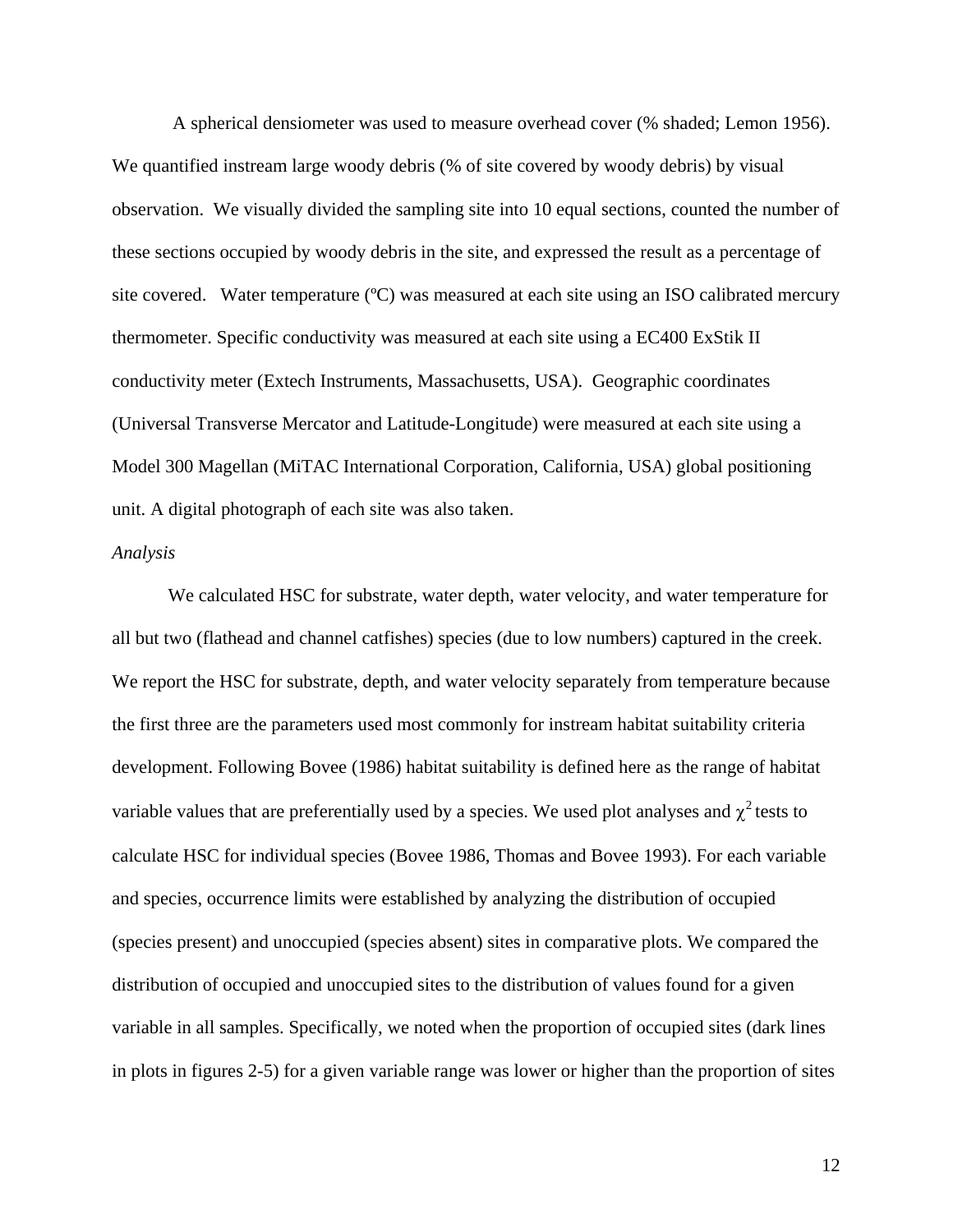present in all (occupied and unoccupied) samples (lighter lines in figures 2-5). We used nonparametric analyses (one-sided  $\chi^2$ ) to define the preferred range for a variable as the interval containing the lowest number of occupied locations (intervals for each variable) that would produce a significant ( $\alpha \le 0.05$ ) *t*-statistic. The test hypothesis was that preferred sites (for each variable) would be occupied in greater proportion than not-preferred sites. Results from the plot analysis were used as a guide in carrying out the  $\chi^2$  analyses. Both, occupation (via plot-analysis) and preference (via the  $\chi^2$  analysis) allowed an initial estimation of habitat suitability criteria for a given variable and species. These criteria were compared to published habitat preference descriptions from literature. When literature indicated that a species had suitable conditions beyond the range we found in Cherry Creek, we widened the range of suitability for a given variable (Bovee 1986). Final habitat suitability criteria reflect results obtained from our data (via plot analysis and  $\chi^2$  tests) modified by literature values (Table 3).

# **Results**

We captured 1,739 fish of 11 species (5 native and 6 non-native) at 257 sampling sites (Table 3). No fish were captured at  $60$  ( $\sim$ 23%) of 257 sampling sites. A maximum of 69 fish were captured in a single sample. Maximum species richness in a sampling site was 5. Longfin dace had the greatest distribution of any species. They were present at 96 sites (37.5% of all sites). The percentage of sites occupied by other species was as follows: desert sucker (23.0%), red shiner (23.0%), Sonora sucker (19.0%), speckled dace (15.0%), fathead minnow (12.5%), yellow bullhead (8.0%), roundtail chub (6.0%), green sunfish (5.0%), flathead catfish (0.7%), and channel catfish (0.4%).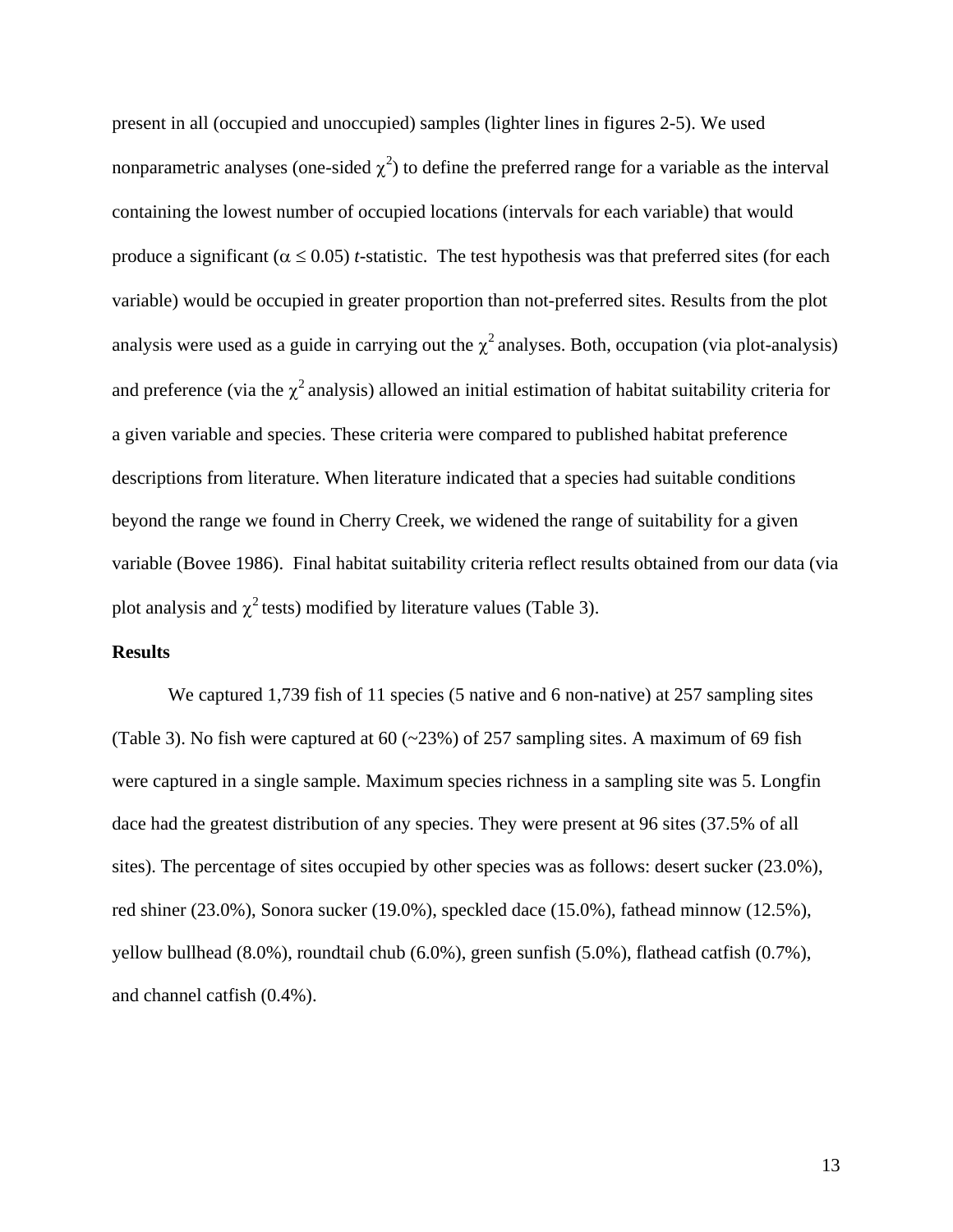Cherry Creek had a mean channel wetted width of 7.9 m, and an average depth of 24.4 cm. Values for other selected habitat characteristics found in Cherry Creek are included in Table 2.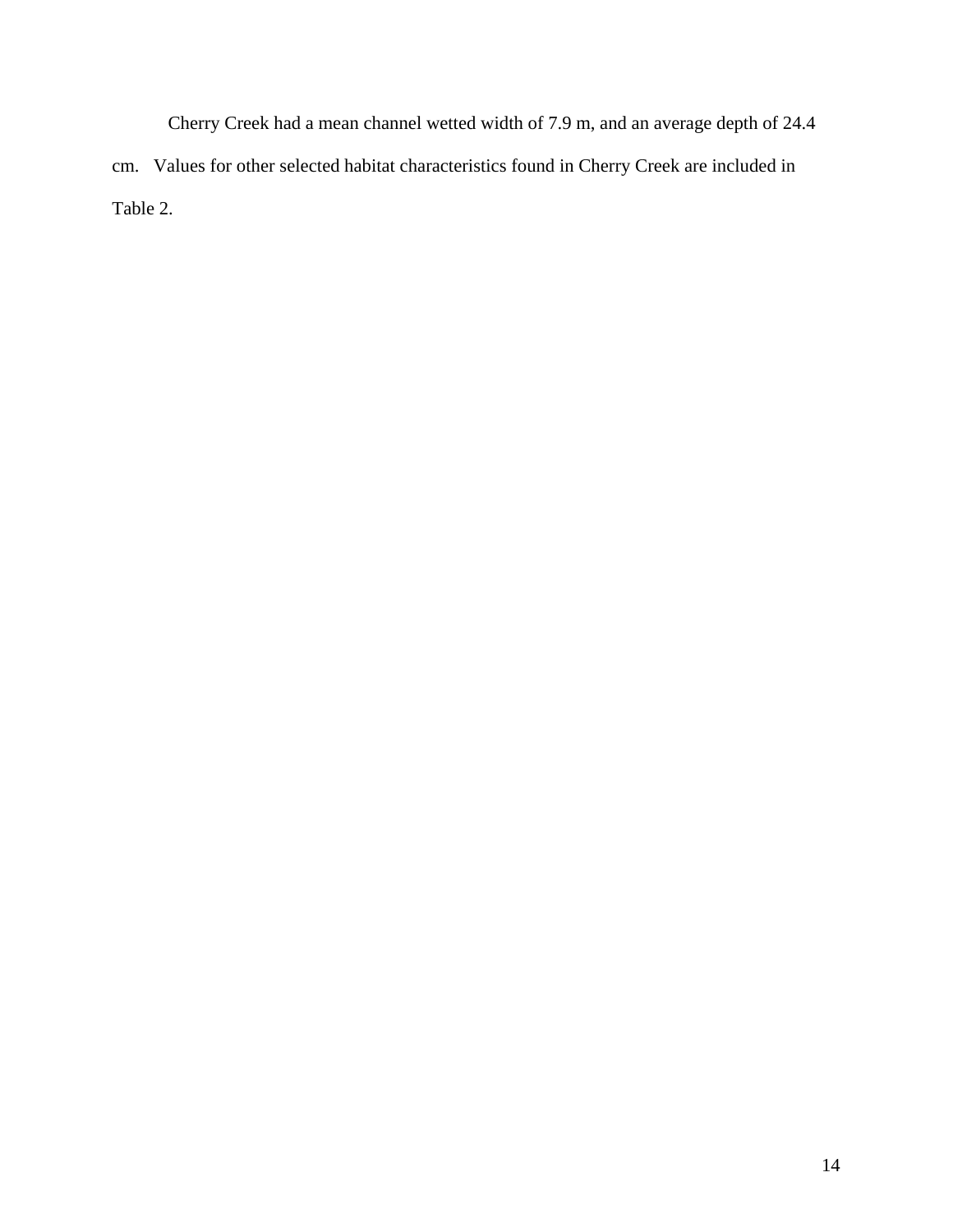| Characteristic                | Mean  | <b>SE</b> | Maximum | Minimum        |
|-------------------------------|-------|-----------|---------|----------------|
|                               |       |           |         |                |
|                               |       |           |         |                |
| Channel width (m)             | 7.9   | 26.5      | 29.3    | 1.1            |
| Temperature $(^{\circ}C)$     | 18.7  | 0.3       | 28.0    | 11.1           |
| Conductivity $(\mu S)$        | 620.0 | 16.0      | 1551.0  | 8.3            |
| Depth (cm)                    | 24.4  | 0.8       | 81.5    | 3.0            |
| Shade $(\%)$                  | 37.0  | 1.9       | 100.0   | $\overline{0}$ |
| Substrate (modified Wentworth |       |           |         |                |
| scale)                        | 3.0   |           | 5.0     | $\overline{0}$ |
| Water velocity $(cm·s^{-1})$  | 6.7   | 0.4       | 36.5    | $\overline{0}$ |
| Woody debris $%$ coverage)*   |       |           | 50      | $\overline{0}$ |

Table 2. Selected habitat characteristics of sampling sites (*n* = 257) in Cherry Creek, Arizona. SE is standard error.

\* We found very few sites  $(n=6)$  with more than 10% woody debris cover; most sites had zero to  $<10\%$  cover.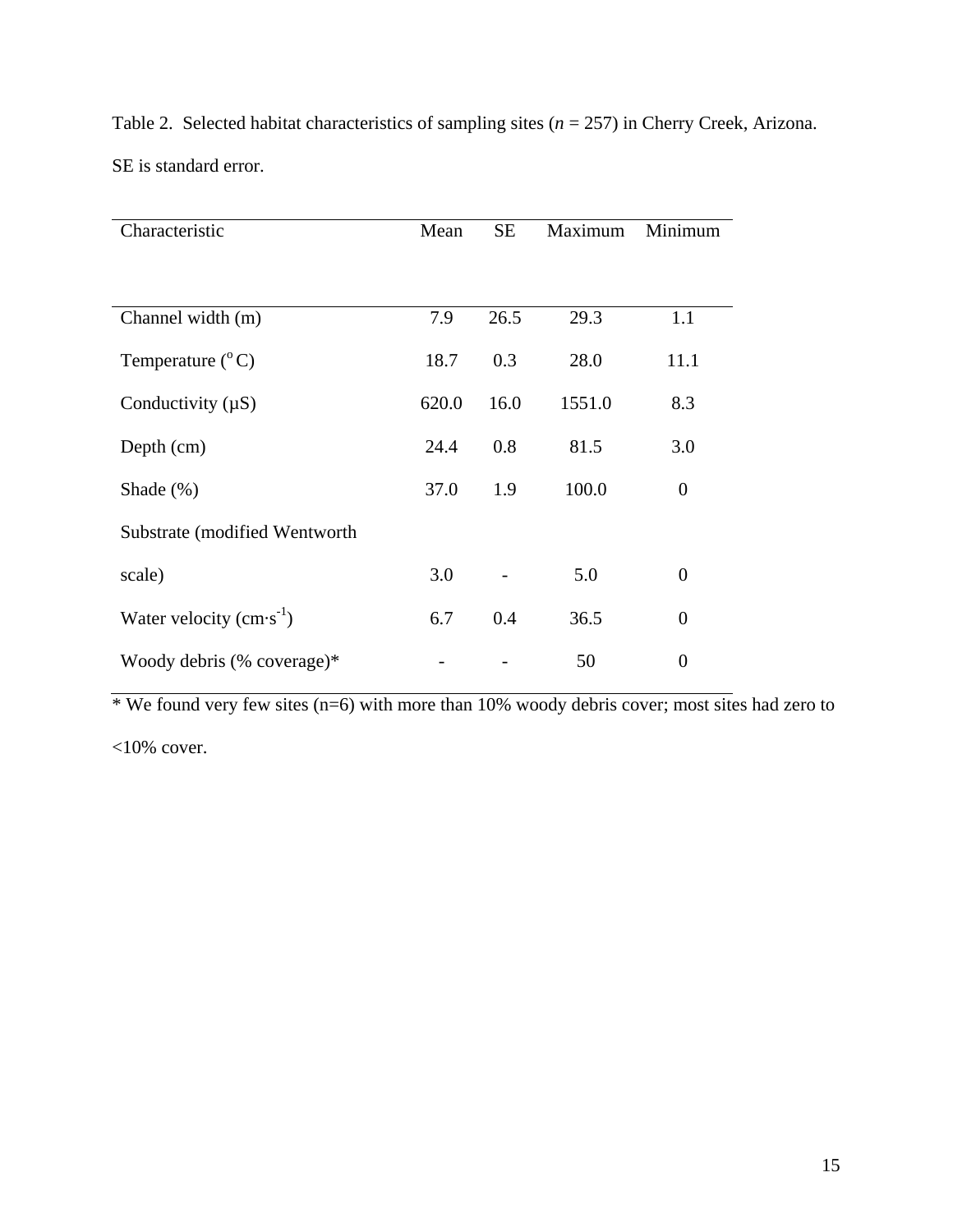Table 3. Total number (*N*) of individuals captured and relative abundance (R.A., % of all fishes captured) for fishes in Cherry Creek, Arizona, and associated habitat suitability criteria for three variables: depth (cm), water velocity (cm·s<sup>-1</sup>), and substrate size (Modified Wentworth scale [Bain 1999]).

| Family     |                                   | $\boldsymbol{N}$ | R.A. | Depth |     | Velocity         |     | Substrate        |                |
|------------|-----------------------------------|------------------|------|-------|-----|------------------|-----|------------------|----------------|
|            | Species                           |                  |      |       |     |                  |     |                  |                |
|            |                                   |                  |      | Min   | Max | Min              | Max | Min              | Max            |
| Cyprinidae |                                   |                  |      |       |     |                  |     |                  |                |
|            | Agosia chrysogaster <sup>a</sup>  | 524              | 30.0 | 8     | 55  | $\boldsymbol{0}$ | 30  | $\boldsymbol{0}$ | $\overline{4}$ |
|            | (Longfin dace)                    |                  |      |       |     |                  |     |                  |                |
|            | Cyprinella lutrensis <sup>b</sup> | 261              | 15.0 | 11    | 45  | $\boldsymbol{0}$ | 35  | $\boldsymbol{0}$ | 3              |
|            | (Red shiner)                      |                  |      |       |     |                  |     |                  |                |
|            | Gila robusta <sup>a</sup>         | 60               | 3.4  | 14    | 65  | $\boldsymbol{0}$ | 30  | $\overline{2}$   | 5              |
|            | (Roundtail chub)                  |                  |      |       |     |                  |     |                  |                |
|            | Pimephales promelas <sup>b</sup>  | 180              | 10.3 | 16    | 65  | $\boldsymbol{0}$ | 20  | $\boldsymbol{0}$ | $\overline{4}$ |
|            | (Fathead minnow)                  |                  |      |       |     |                  |     |                  |                |
|            | Rhinichthys osculus <sup>a</sup>  | 106              | 6.0  | 9     | 30  | 2.2              | 50  | $\overline{2}$   | 5              |
|            | (Speckled dace)                   |                  |      |       |     |                  |     |                  |                |
|            | Catostomidae                      |                  |      |       |     |                  |     |                  |                |
|            | Catostomus clarki <sup>a</sup>    | 206              | 11.8 | 15    | 60  | $\boldsymbol{0}$ | 50  | 3                | 5              |
|            | (Desert sucker)                   |                  |      |       |     |                  |     |                  |                |
|            | Catostomus insignis <sup>a</sup>  | 341              | 19.6 | 13    | 60  | 3.1              | 50  | $1\,$            | 5              |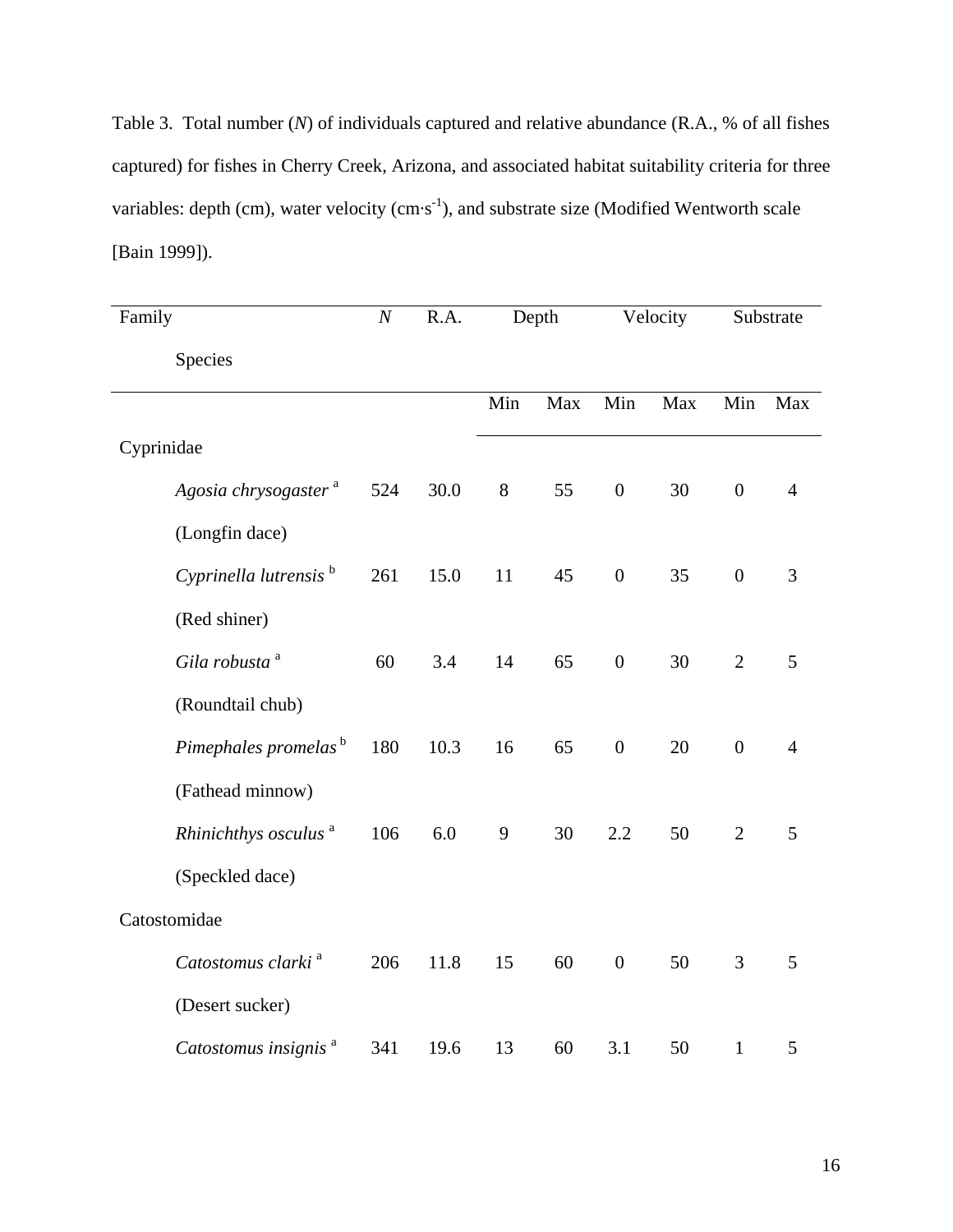# (Sonora sucker)

| Ameiurus natalis <sup>b</sup>      | 31 | 1.7    | $10 \t 81.5^* \t 0$ |                | 30 | $\overline{0}$ | 5 |
|------------------------------------|----|--------|---------------------|----------------|----|----------------|---|
| (Yellow bullhead)                  |    |        |                     |                |    |                |   |
| Pylodictys olivaris <sup>b,c</sup> | 2  | 0.1    |                     |                |    |                |   |
| (Flathead catfish)                 |    |        |                     |                |    |                |   |
| Ictalurus punctatus b,c            | 2  | 0.1    |                     |                |    |                |   |
| (Channel catfish)                  |    |        |                     |                |    |                |   |
| Centrarchidae                      |    |        |                     |                |    |                |   |
| Lepomis cyanellus <sup>b</sup>     |    | 26 1.4 | 18 81.5*            | $\overline{0}$ | 20 | $\mathbf{0}$   | 5 |
| (Green sunfish)                    |    |        |                     |                |    |                |   |
|                                    |    |        |                     |                |    |                |   |

<sup>a</sup> Native species

<sup>b</sup> Nonnative species

<sup>c</sup> Habitat suitability criteria not calculated for these species

\*Maximum depth can extend to the deepest areas in Cherry Creek.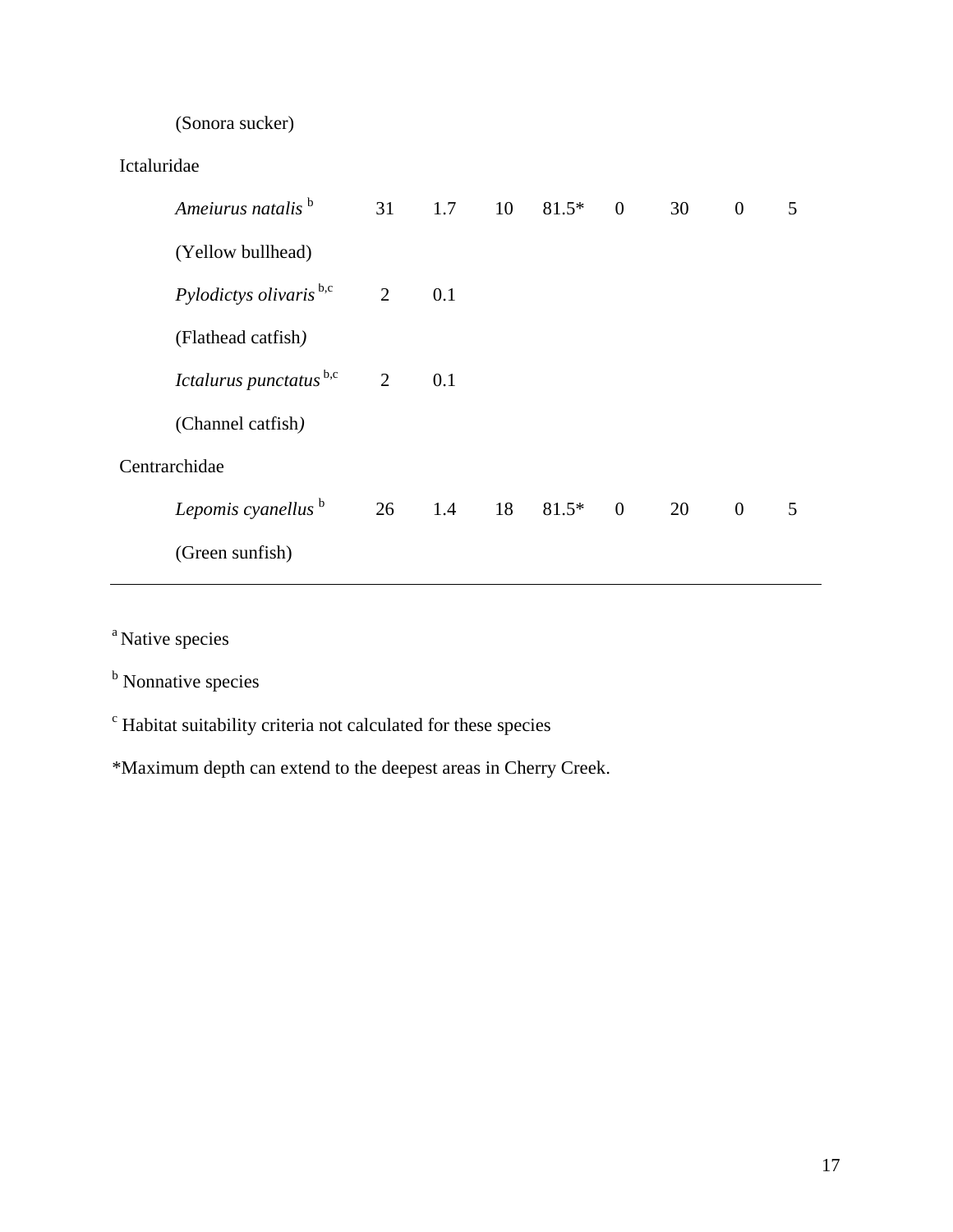Plot analyses for depth, water velocity, and substrate (Figures 2-4), HSCs (Table 3), and *t*-values for the HSC  $\chi^2$  tests (Table 4) revealed different habitat use by different species. Longfin dace occurred at all depths, except for the shallowest sites (0-5.0 cm), and sites between 55.1 and 70.0 cm. They occurred in water flows of  $2.25 - 26.8$  cm•s<sup>-1</sup>, and were found over all substrates. However, preferred habitat for longfin dace were relatively shallow depths (minimum depth 8 cm - maximum depth 55 cm), with slow to moderate water velocities (min. 2.2 cm $\cdot$ s<sup>-1</sup> - max.  $20.1 \text{ cm} \cdot \text{s}^{-1}$ ), and any substrate type. We used information found in literature to obtain final HSC for longfin dace (Table 3); specifically, maximum substrate suitability was considered to be cobble, minimum water velocity included conditions of no flow, and maximum water velocity was increased to 30  $\text{cm}\text{-s}^{-1}$  (see discussion section for details).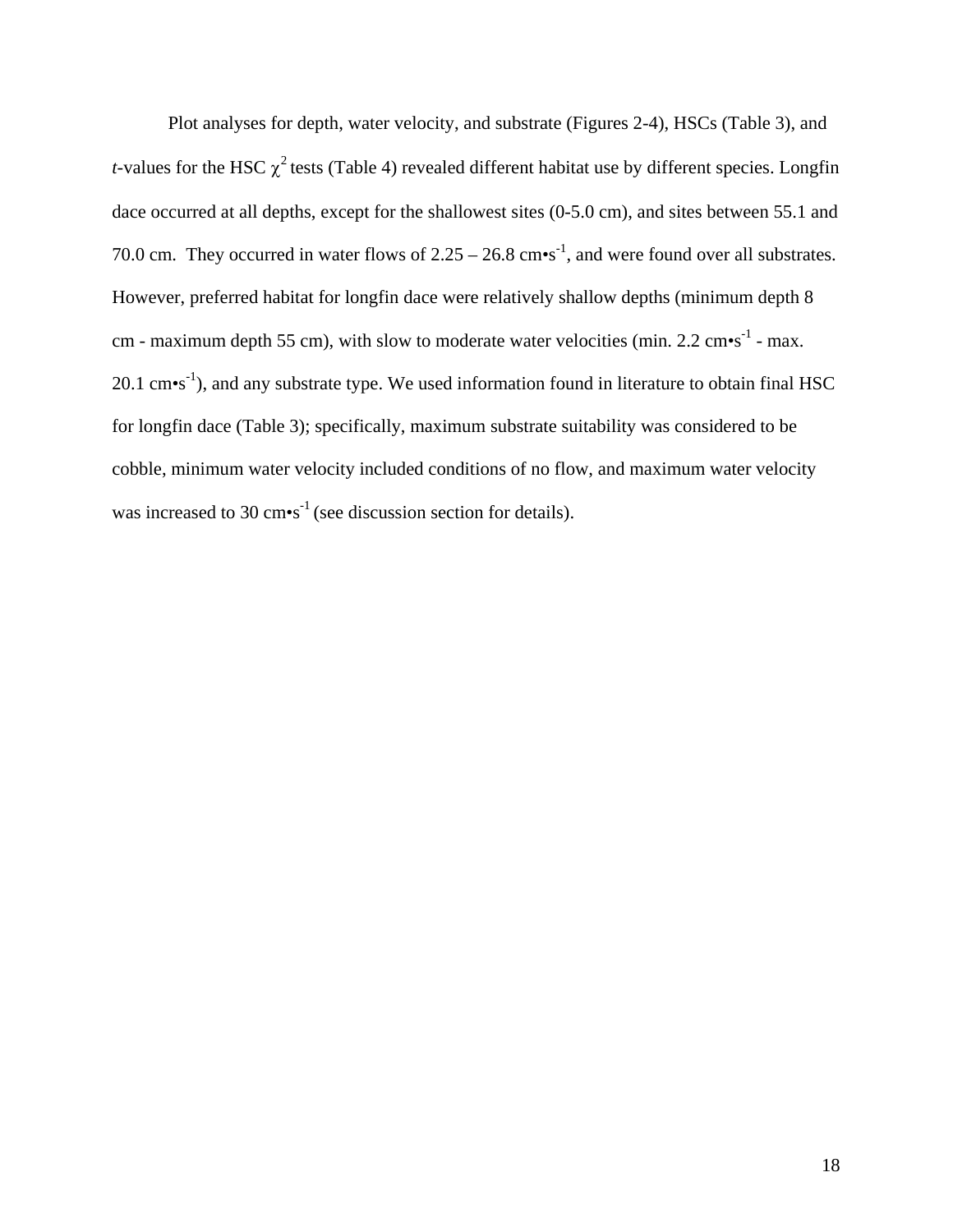Table 4. *t*-values for  $\chi^2$  tests of habitat suitability criteria for three variables and nine species in Cherry Creek, Arizona. Significance level is as follows: a)  $p < 0.01$ , b)  $p < 0.05$ , c)  $0.1 < p > 0.05$ . N.S indicates  $p > 0.1$ ).

| <b>Species</b>                              | $\boldsymbol{t}$ |                |                |  |  |
|---------------------------------------------|------------------|----------------|----------------|--|--|
|                                             | Depth            | Velocity       | Substrate      |  |  |
| Agosia chrysogaster (Longfin dace)          | $2.77^{\rm a}$   | $1.98^{b}$     | $2.76^{\circ}$ |  |  |
| Cyprinella lutrensis (Red shiner)           | $2.74^{\rm a}$   | $1.45^{\circ}$ | $3.22^{\rm a}$ |  |  |
| Gila robusta (Roundtail chub)               | $1.81^{b}$       | $1.81^{b}$     | $2.44^{\rm a}$ |  |  |
| <i>Pimephales promelas</i> (Fathead minnow) | $2.11^b$         | $3.44^{\rm a}$ | $1.35^{\circ}$ |  |  |
| Rhinichthys osculus (Speckled dace)         | $3.14^{a}$       | $2.74^{\rm a}$ | $2.58^{a}$     |  |  |
| Catostomus clarkii (Desert sucker)          | $1.57^{\circ}$   | $1.98^{b}$     | $3.41^{\circ}$ |  |  |
| Catostomus insignis (Sonora sucker)         | $1.94^b$         | $2.03^{b}$     | $0.58$ (N.S.)  |  |  |
| <i>Ameiurus natalis</i> (Yellow bullhead)   | $2.32^{\rm a}$   | $1.57^{\circ}$ | $0.50$ (N.S.)  |  |  |
| <i>Lepomis cyanellus</i> (Green sunfish)    | $2.30^{b}$       | $2.24^{b}$     | $0.92$ (N.S.)  |  |  |
|                                             |                  |                |                |  |  |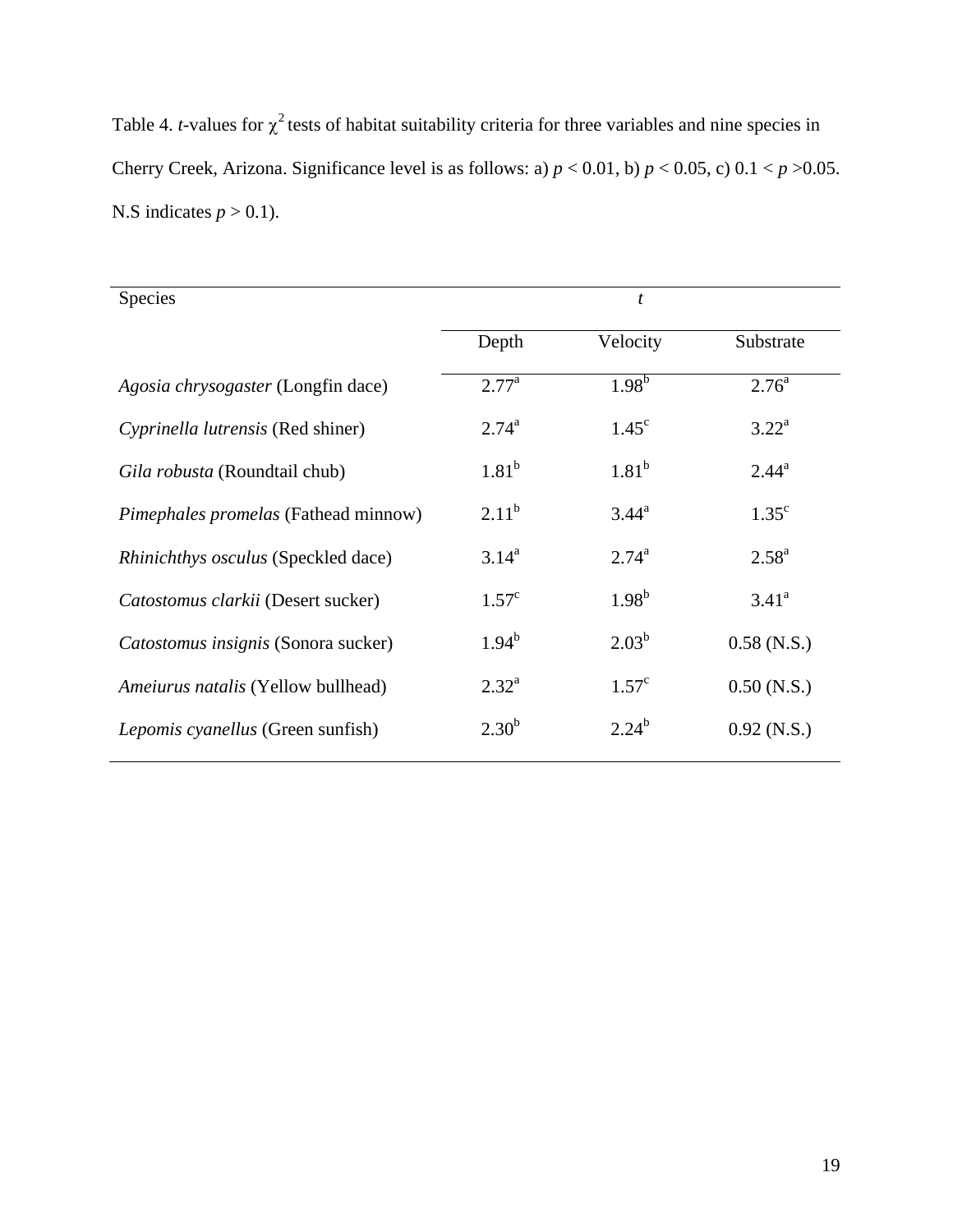Results of plot analyses showed red shiners occurred at depths of up to 50 cm, water velocities ranging from  $0 - 22.3$  cm•s<sup>-1</sup>, and over all substrate types. However, relatively shallow sites (11.0 – 35.0 cm), with low velocities (0.0 - 15.6 cm•s<sup>-1</sup>), and substrates comprised of silt to pebbles were preferred by red shiners. We used information found in literature to obtain final HSC (Table 3); specifically, maximum depth was increased to 45 cm and maximum velocity was increased to 35  $\text{cm} \cdot \text{s}^{-1}$  (see details in discussion section).

Roundtail chub occurred at depths from 10-65 cm, at water velocities of  $0 - 22.3$  cm•s<sup>-1</sup> and over substrates ranging from gravel to boulders. Roundtail chub preferred relatively shallow  $(14.0 - 50.0 \text{ cm})$  depths with moderate water velocity  $(4.4 - 22.3 \text{ cm} \cdot \text{s}^{-1})$ , and substrates from sand to boulders. We used information found in literature to obtain final HSC for roundtail (Table 3) chubs; specifically, areas with no flow are suitable for the species, and maximum suitable velocity was slightly increased (see discussion section for details).

Fathead minnows occurred from depths of 5 to 65 cm; water velocities of  $0 - 11.1$  cm•s<sup>-1</sup> and over all substrate types. However, sites preferred by fathead minnows were relatively deep  $(16.0 - 65.0 \text{ cm})$ , with slow water velocity  $(0.0 - 7.5 \text{ cm s}^{-1})$ , and substrates ranging from silt to pebbles. We used information found in literature to obtain final HSC for fathead minnows (Table 3); specifically, they can also be found in cobble and their maximum suitable velocity is 20 cm•s<sup>-</sup>  $<sup>1</sup>$  (see discussion section for details).</sup>

Speckled dace occurred at depths from  $5 - 45$  cm, velocities from  $0 - >33.5$  cm•s<sup>-1</sup> and over all substrate types. Sites preferred by speckled dace were relatively shallow (9.0 – 30.0 cm), with fast flowing waters  $(2.2 - 26.8 \text{ cm s}^{-1})$  and relatively coarse substrates (gravel – boulders). We used information found in literature to obtain final HSC for speckled dace; specifically, their maximum suitable velocity was 50  $\text{cm} \cdot \text{s}^{-1}$  (see discussion section for details).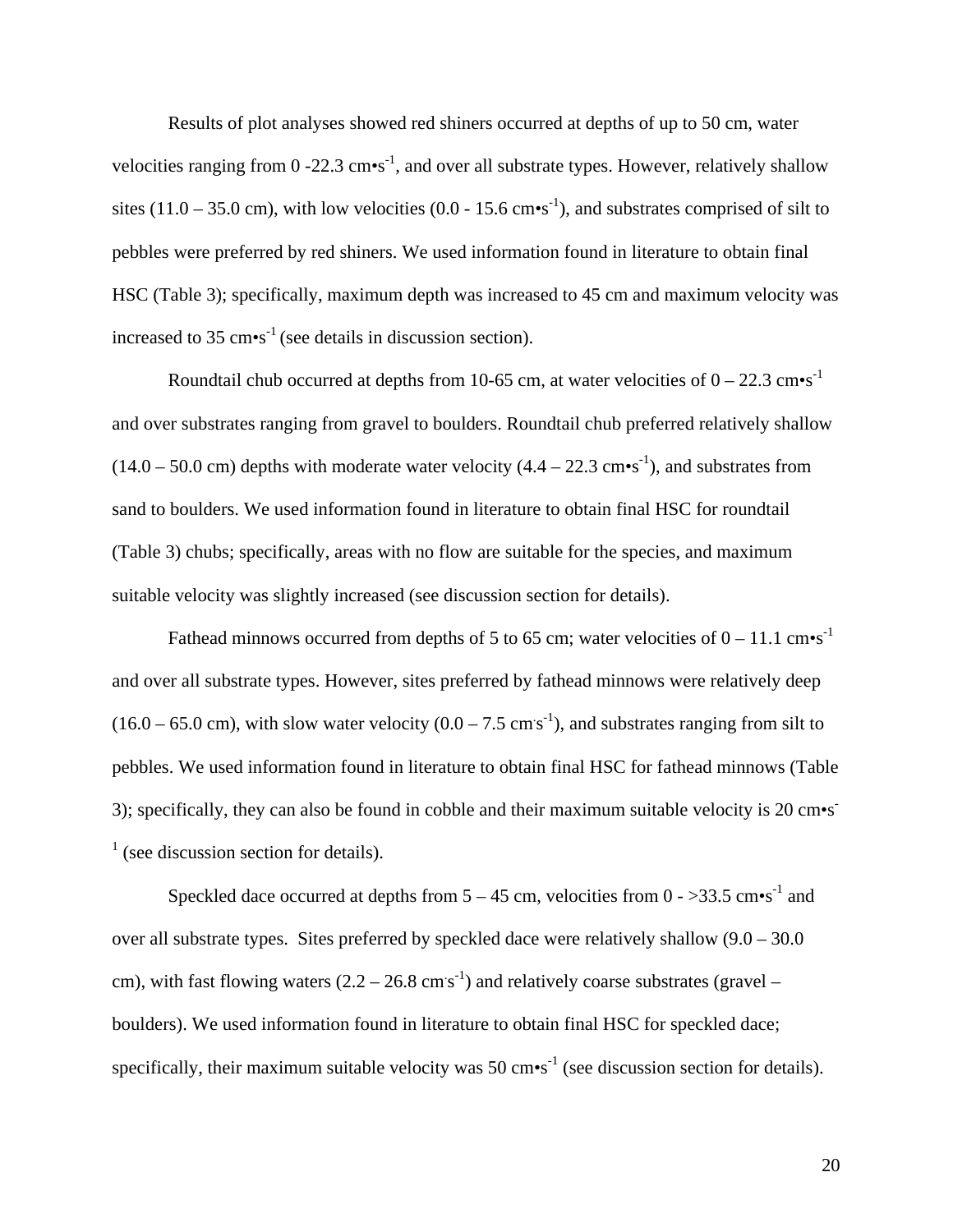

Figure 2. Distribution by depth of 9 fish species in Cherry Creek, Arizona. Dotted line indicates the percent of Cherry Creek sampling sites at each depth interval. Dark lines indicate the percent of sites occupied by a species that were found in each depth interval. *Ameiurus natalis*, yellow bullhead (AMNA); *Agosia chrysogaster*, longfin dace (AGCH); *Catostomus clarki*, desert sucker (CACL); *Catostomus insignis*, Sonora sucker (CAIN); *Cyprinella lutrensis*, red shiner (CYLU); *Gila robusta*, roundtail chub (GIRO); *Lepomis cyanellus*, green sunfish (LECY); *Pimephales promelas*, fathead minnow (PIPR), *Rhinichthys osculus*, speckled dace (RHOS).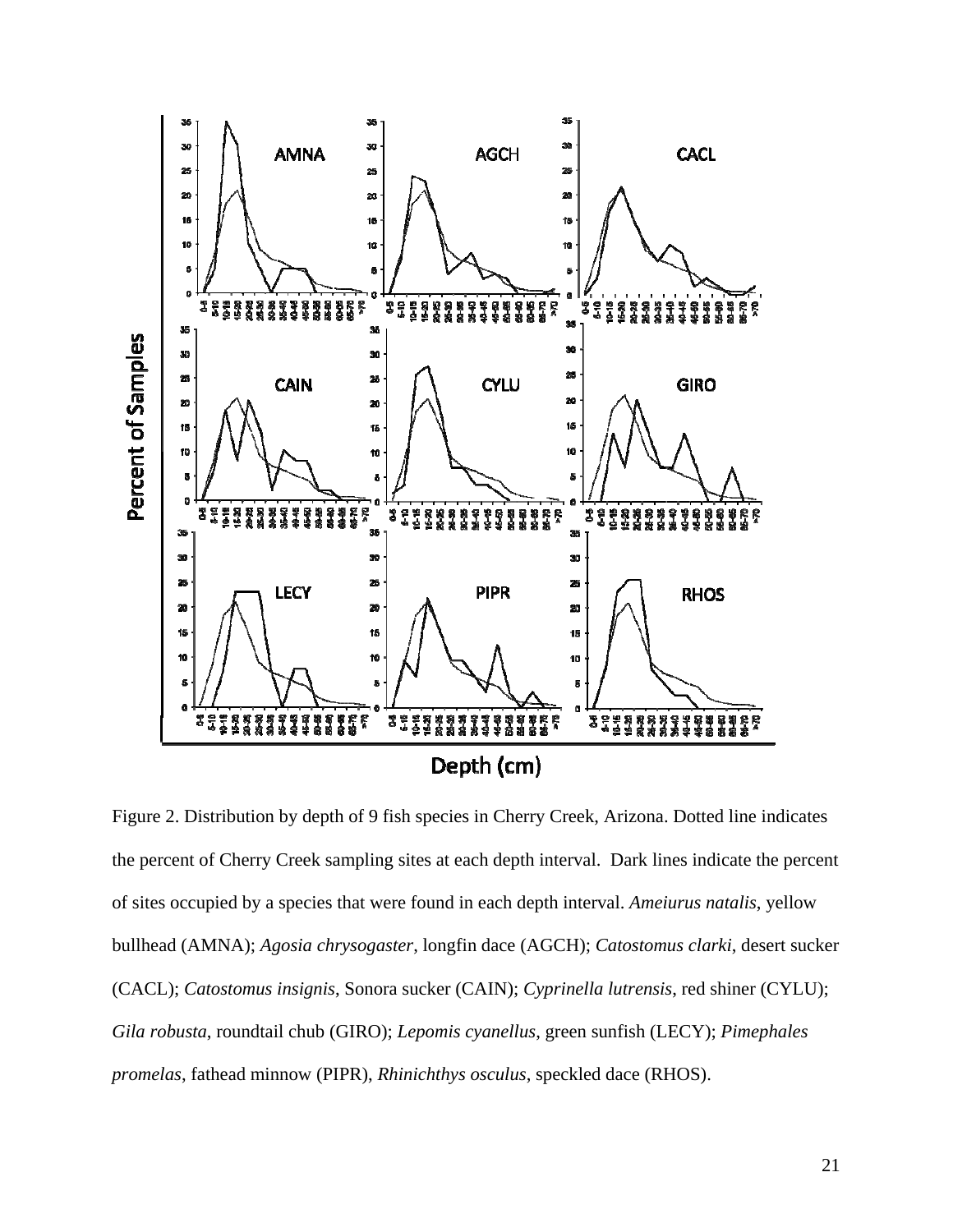Desert suckers were found at depths ranging from  $5 - 5/0$  cm, water velocities of  $0 >$ 33.5 cm•s<sup>-1</sup> and over all substrate types. Preferred sites for desert suckers were generally deep  $(15.0 - 60.0 \text{ cm})$ , with moderate water velocity  $(0.0 - 26.8 \text{ cm} \cdot \text{s}^{-1})$ , and relatively coarse sediments (pebbles to boulders). We used information found in literature to obtain final HSC (Table 3) for desert suckers; specifically, the maximum velocity was increased to 50 cm $\cdot$ s<sup>-1</sup> (see discussion section for details).

Sonora suckers occurred at depths ranging from  $5 - 60$  cm, water velocities of  $0 - 26.8$ cm•s-1, and over all substrate types. Compared to desert suckers, Sonora suckers preferred sites with similar depths  $(13.0 - 60.0 \text{ cm})$ , and velocities  $(3.1 - 26.8 \text{ cm s}^{-1})$ , but Sonora suckers preferred a wider variety of substrates. We used information found in literature to obtain final HSC for Sonora suckers (Table 3); specifically, the maximum velocity was increased to 50 cm•s<sup>-</sup>  $<sup>1</sup>$  (see discussion section for details).</sup>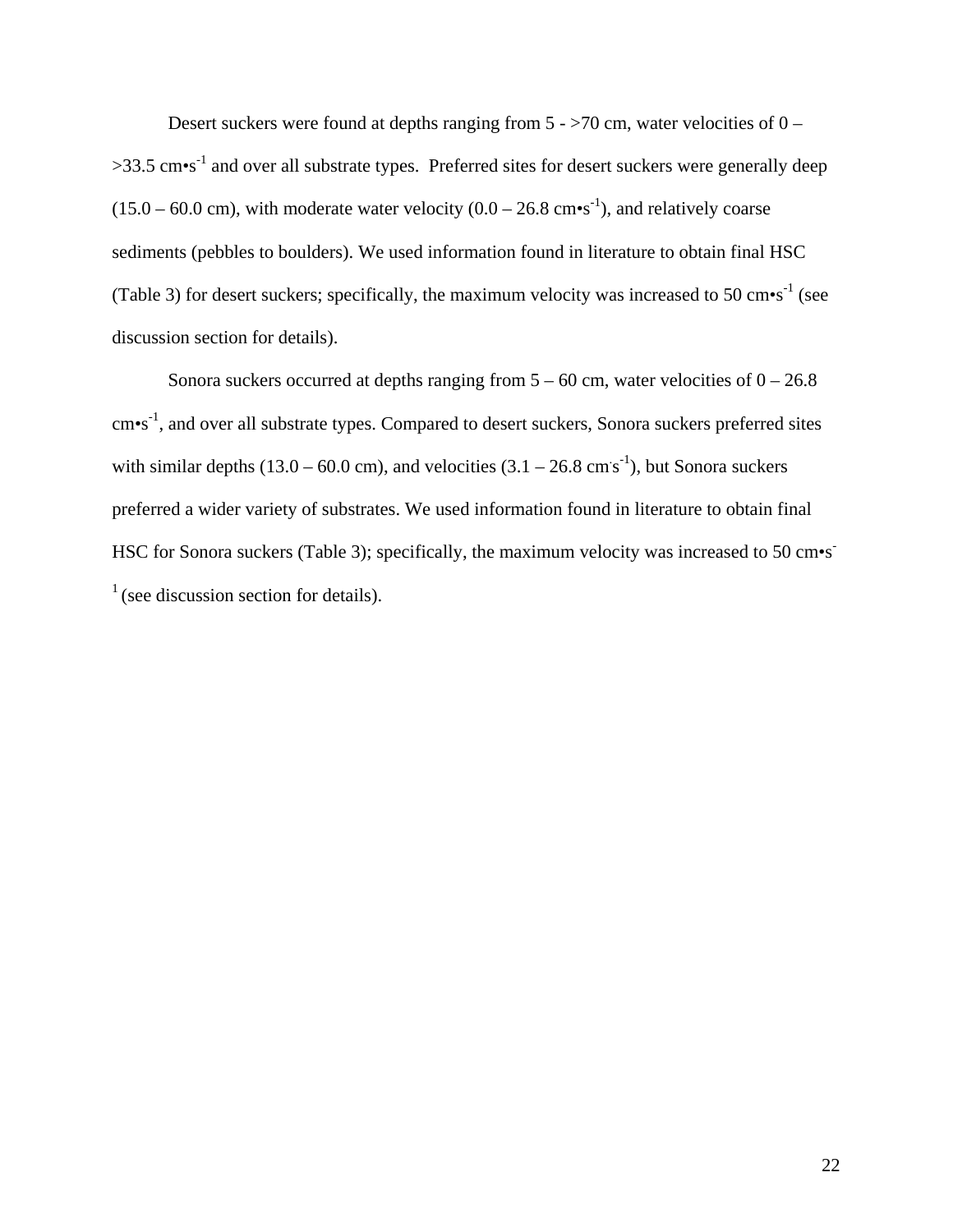

Figure 3. Distribution by water velocity of 9 fish species in Cherry Creek, Arizona. Dotted lines indicate the percent of Cherry Creek sampling sites at each water velocity interval. Dark lines indicate the percent of samples occupied by a species at each water velocity interval. *Ameiurus natalis*, yellow bullhead (AMNA); *Agosia chrysogaster*, longfin dace (AGCH); *Catostomus clarki*, desert sucker (CACL); *Catostomus insignis*, Sonora sucker (CAIN); *Cyprinella lutrensis*, red shiner (CYLU); *Gila robusta*, roundtail chub (GIRO); *Lepomis cyanellus*, green sunfish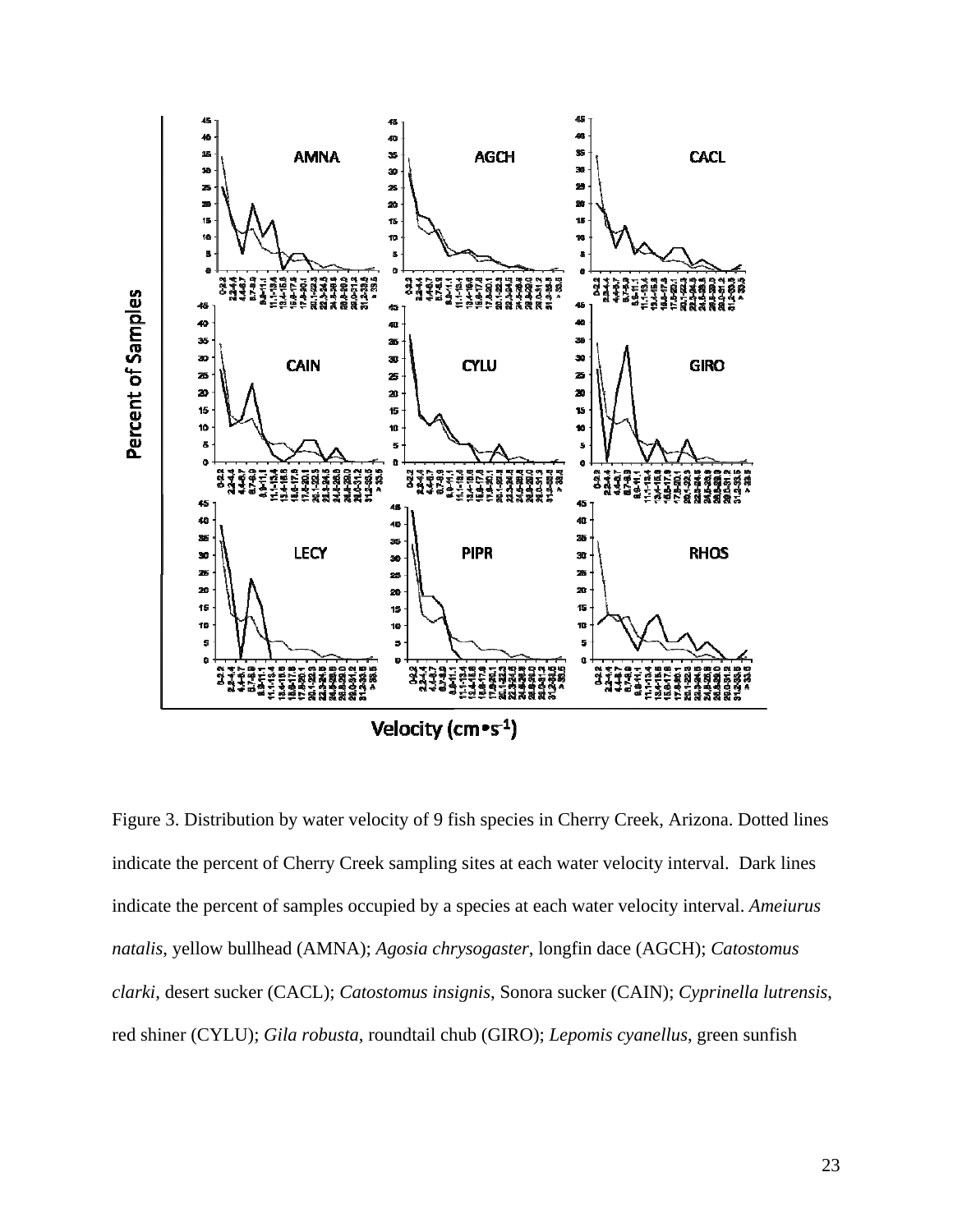(LECY); *Pimephales promelas*, fathead minnow (PIPR), *Rhinichthys osculus*, speckled dace (RHOS).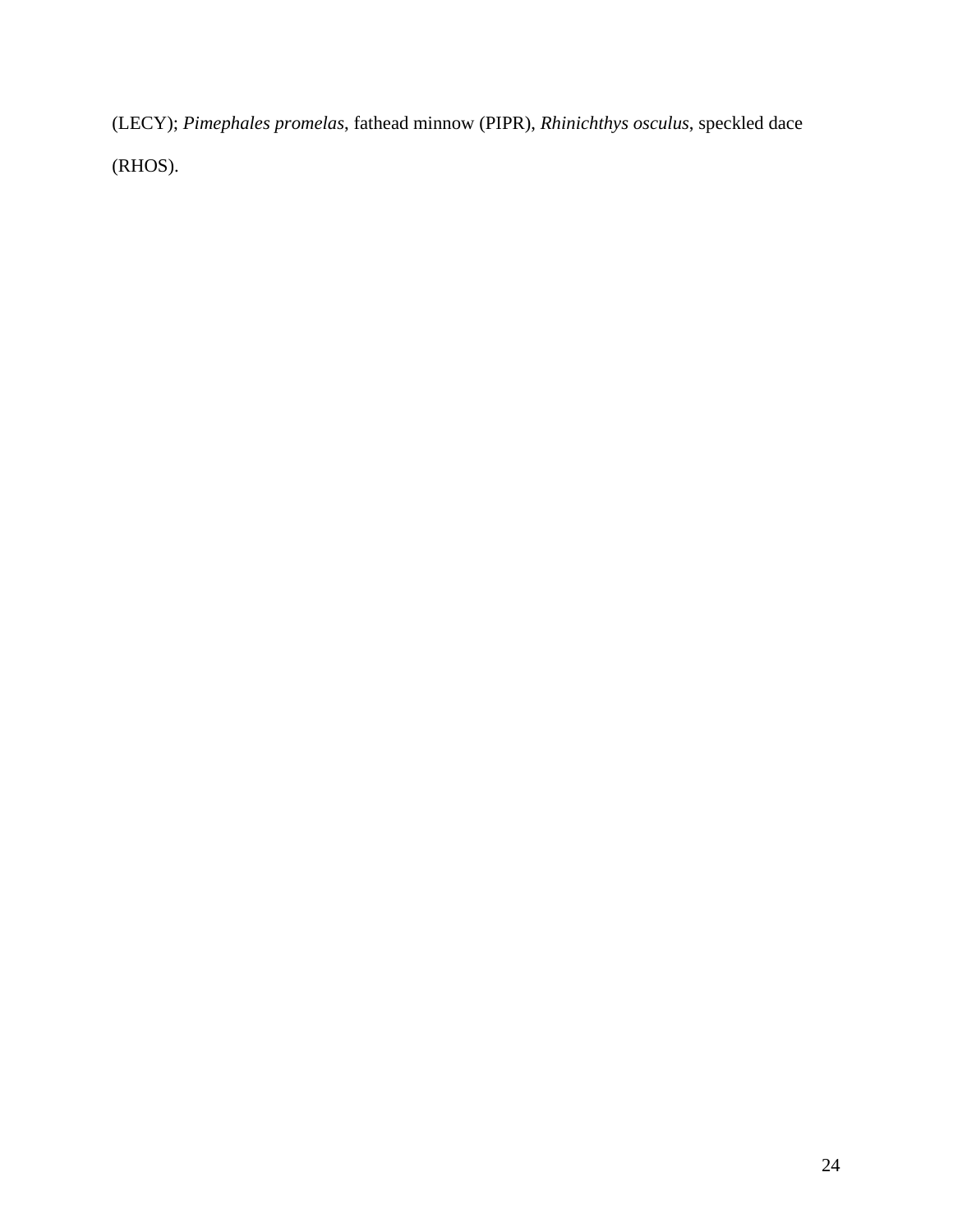Yellow bullhead occurred at depths from  $5 - 50$  cm, water velocities from  $0 - 20.1$  cm•s<sup>-1</sup> and over all substrate types. They preferred sites that were relatively shallow  $(10.0 - 20.0 \text{ cm})$ , with moderate velocities  $(2.7 - 20.1 \text{ cm s}^{-1})$ , and a variety of substrates. Yellow bullhead HSC for Cherry Creek were modified by values found in literature; specifically, the depth at which they could occur, and the maximum suitable velocity were increased (Table 3) (see other details in the discussion section).

Green sunfish occurred at depths of  $10 - 50$  cm, velocities of  $0 - 11.1$  cm•s<sup>-1</sup> and over all substrate types. Sites preferred by green sunfish had moderate depths  $(18.0 - 35.0 \text{ cm})$ , and velocities  $(0.0 - 10.2 \text{ cm s}^{-1})$ , and no specific substrate type. Green sunfish HSC values were modified by values found in literature; their suitable depth and maximum water velocity were increased (Table 3) (see details in the discussion section).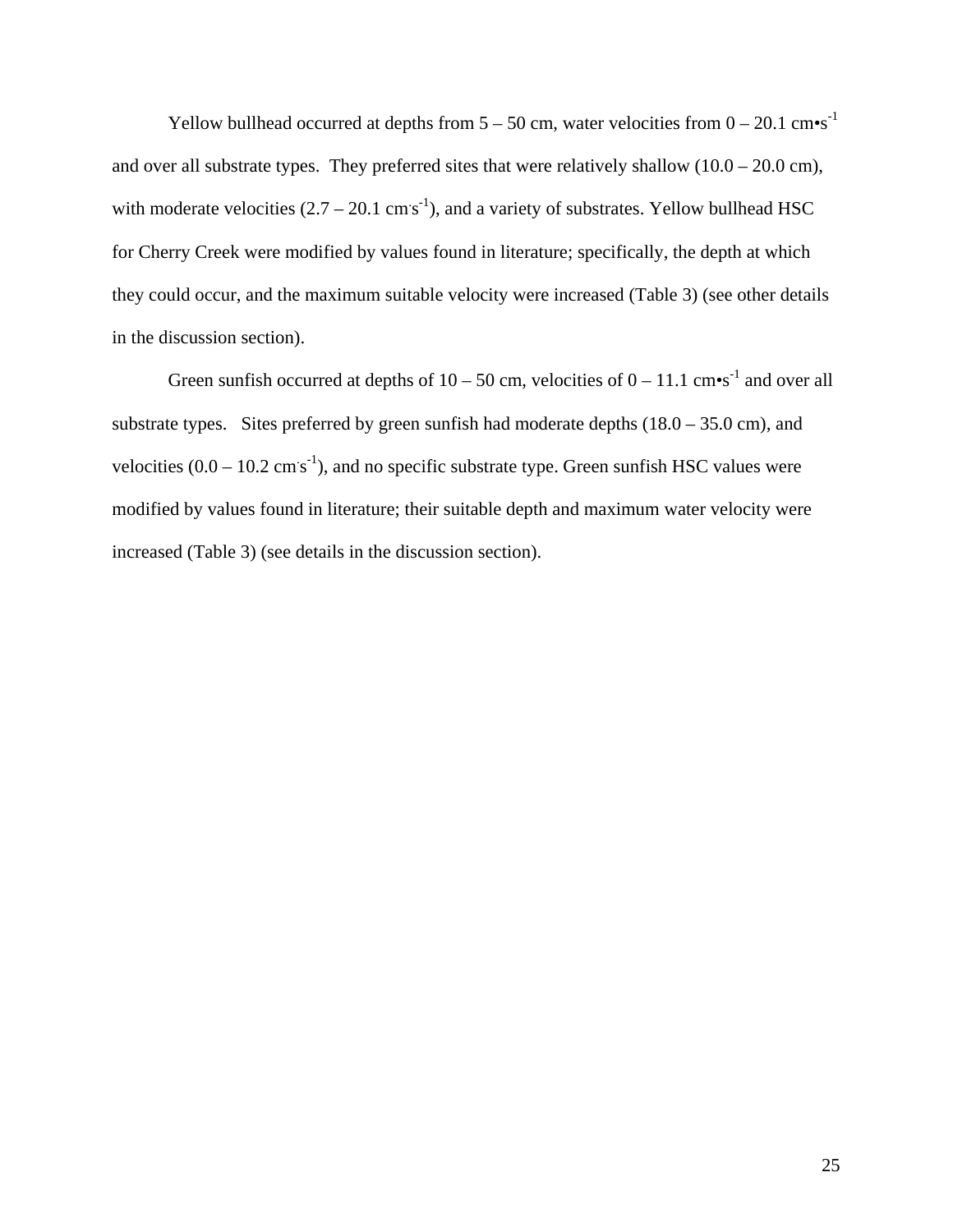

Substrate type

Figure 4. Distribution by substrate type for 9 species in Cherry Creek, Arizona. Dotted lines indicate the percent of Cherry Creek sampling sites with mean modified Wentworth scale (Bain 1999) value within specific intervals. Dark lines indicate the percent of samples occupied by a species in each substrate type. Qualitative descriptions for each substrate type are included in Table 1. *Ameiurus natalis*, yellow bullhead (AMNA); *Agosia chrysogaster*, longfin dace (AGCH); *Catostomus clarki*, desert sucker (CACL); *Catostomus insignis*, Sonora sucker (CAIN); *Cyprinella lutrensis*, red shiner (CYLU); *Gila robusta*, roundtail chub (GIRO); *Lepomis*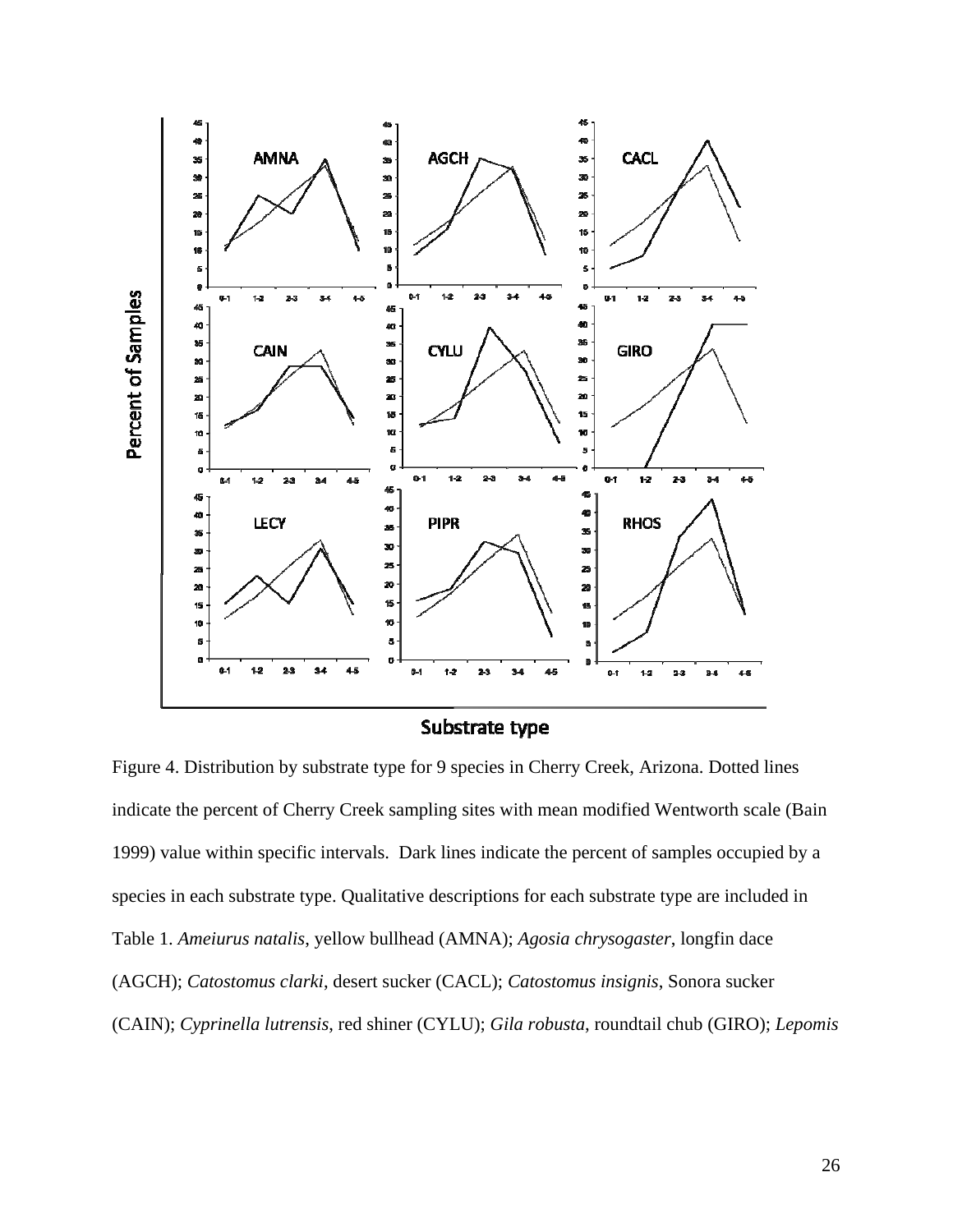*cyanellus*, green sunfish (LECY); *Pimephales promelas*, fathead minnow (PIPR), *Rhinichthys osculus*, speckled dace (RHOS).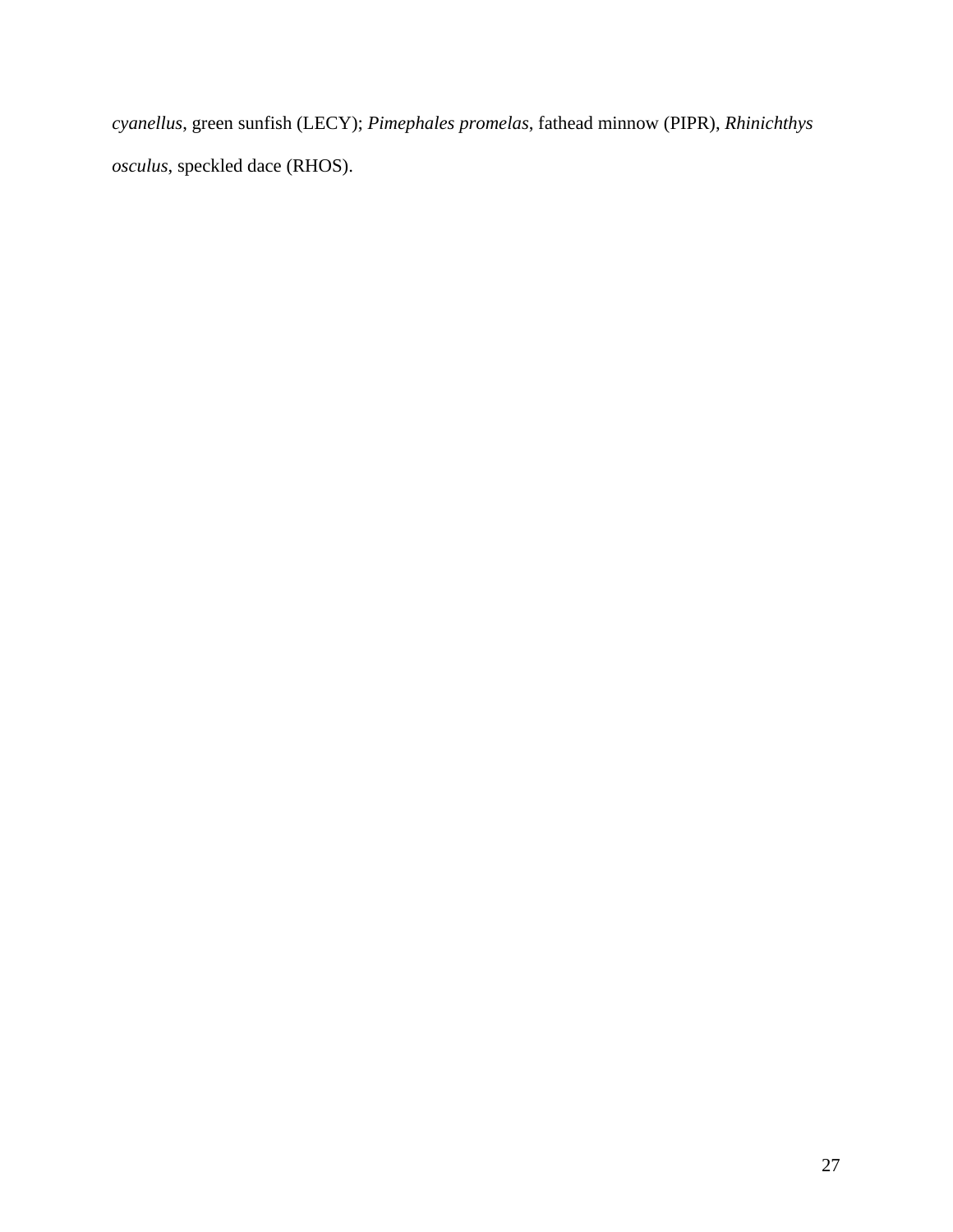Temperature preferences also varied by species (Table 5, Figure 5). Longfin dace, desert suckers, and speckled dace were the only species found in the coldest sites (11-13 ºC). Yellow bullhead, longfin dace, Sonora sucker, red shiner, fathead minnows, speckled dace, and green sunfish were found in the warmest sites (26 - 28 ºC). Longfin dace were present in all temperature intervals (11-28 ºC), but roundtail chub were found only in sites with temperatures between 14-22 ºC. In Cherry Creek, roundtail chub were not collected from sites with the lowest  $(11 - 13 \degree C)$  or highest (>23<sup>o</sup>C) temperatures. Preferred temperatures for red shiner, Sonora sucker, fathead minnow, and yellow bullhead were the warmest (20-28 ºC) in the creek, whereas preferred temperatures for speckled dace, desert suckers and roundtail chub were relatively cooler (11 - 21 ºC). Temperature preference for green sunfish and longfin dace were between 15 - 25 ºC (Table 5).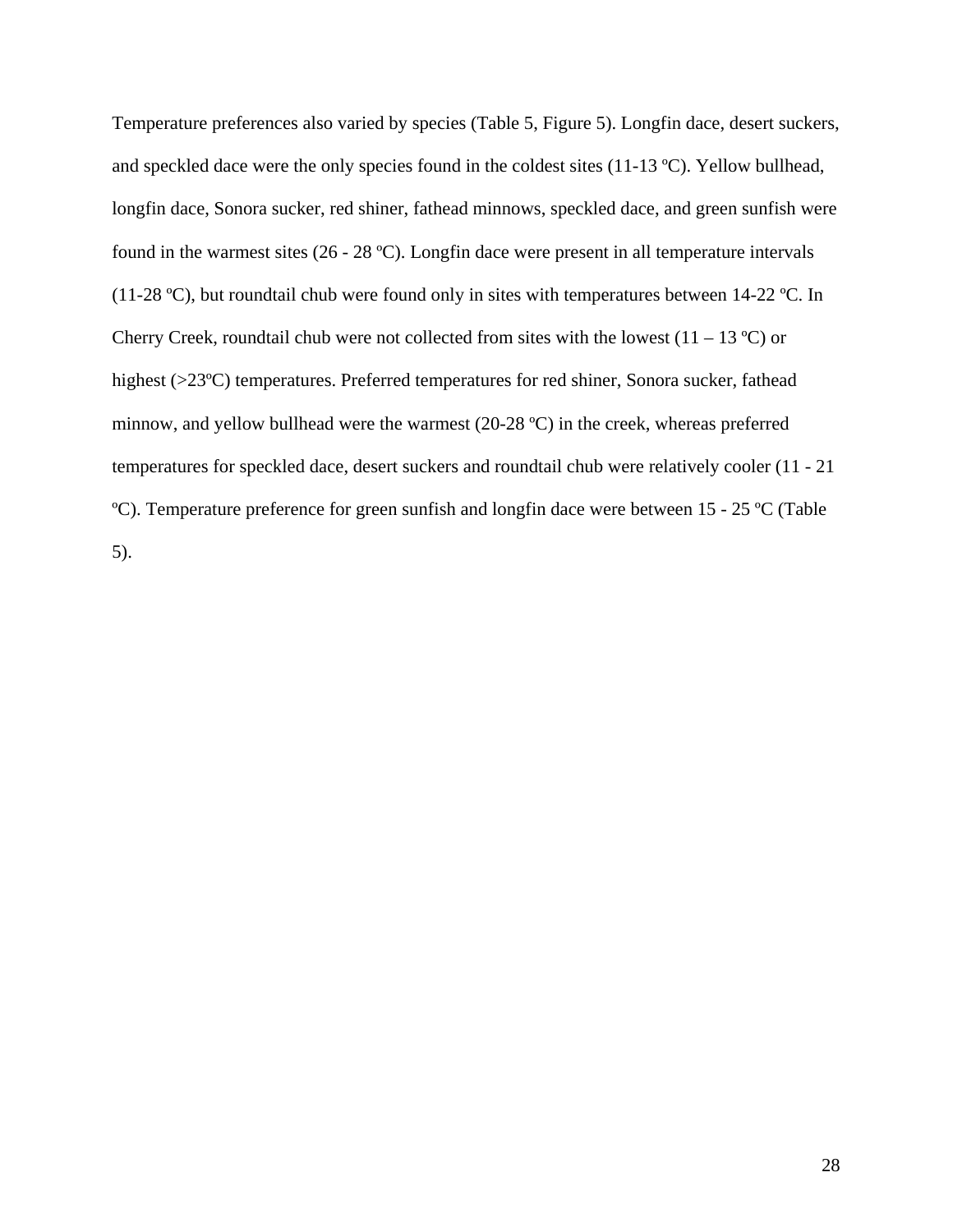Table 5. Range of preferred water temperatures for fishes in Cherry Creek, Arizona. Minimum and maximum water temperatures and the *t*-values for  $\chi^2$  tests are presented. All *t*-values were significant at  $\alpha = 0.05$ .

| <b>Species</b>                              | Temperature $(^{\circ}C)$ |      |                  |
|---------------------------------------------|---------------------------|------|------------------|
|                                             | Min.                      | Max. | $\boldsymbol{t}$ |
| Agosia chrysogaster (Longfin dace)          | 15                        | 25   | 3.02             |
| Cyprinella lutrensis (Red shiner)           | 21                        | 26   | 2.56             |
| Gila robusta (Roundtail chub)               | 16                        | 19   | 2.82             |
| <i>Pimephales promelas</i> (Fathead minnow) | 20                        | 26   | 3.74             |
| <i>Rhinichthys osculus</i> (Speckled dace)  | 11                        | 21   | 1.89             |
| Catostomus clarkii (Desert sucker)          | 14                        | 19   | 1.64             |
| Catostomus insignis (Sonora sucker)         | 20                        | 28   | 5.93             |
| Ameiurus natalis (Yellow bullhead)          | 21                        | 26   | 2.56             |
| <i>Lepomis cyanellus</i> (Green sunfish)    | 18                        | 22   | 2.36             |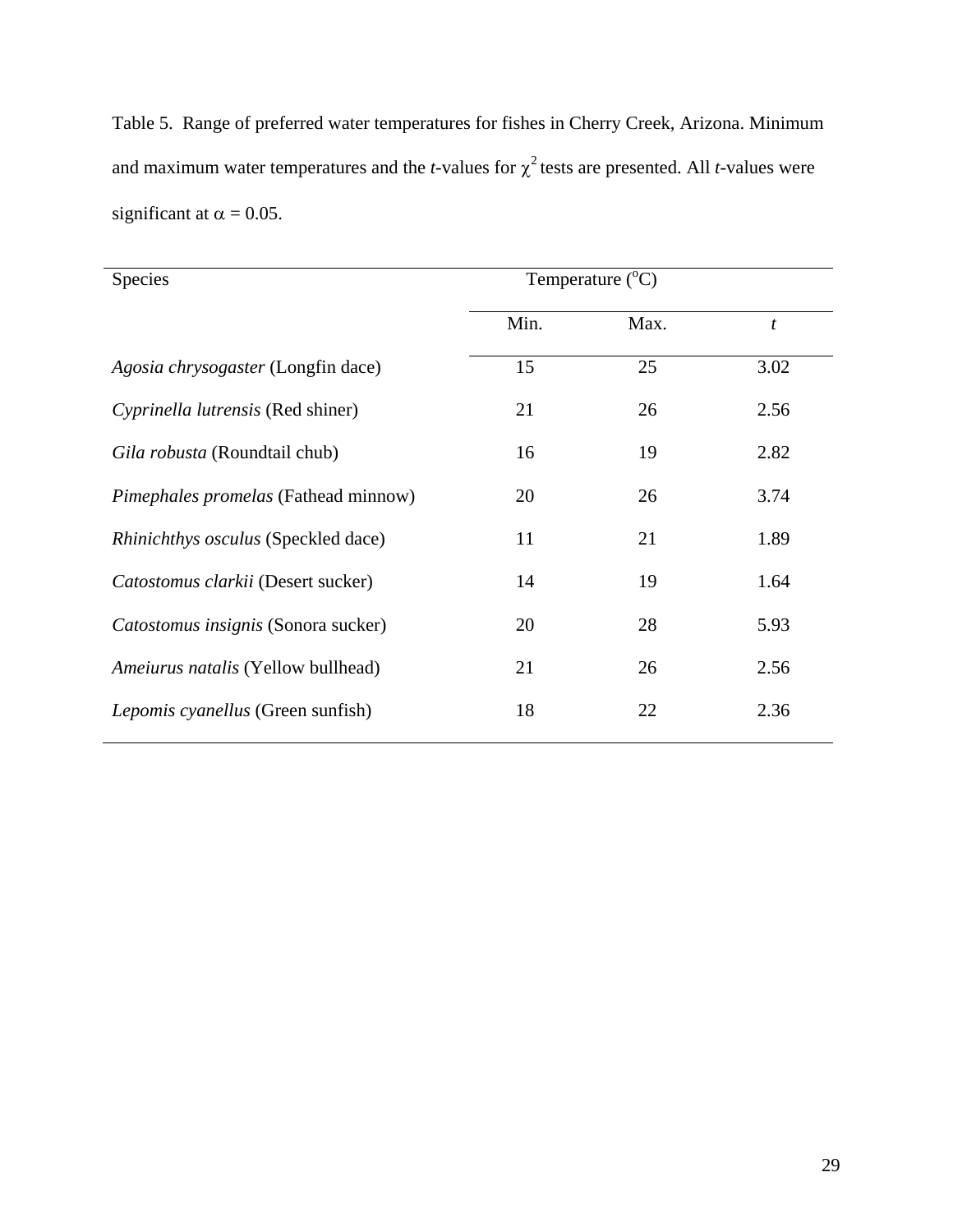

Figure 5. Distribution by temperature of 9 fish species in Cherry Creek, Arizona. Dotted lines indicate the percent of Cherry Creek sampling sites found at each temperature interval. Dark lines indicate the percent of sites occupied by a species in each temperature interval. *Ameiurus natalis*, yellow bullhead (AMNA); *Agosia chrysogaster*, longfin dace (AGCH); *Catostomus clarki*, desert sucker (CACL); *Catostomus insignis*, Sonora sucker (CAIN); *Cyprinella lutrensis*, red shiner (CYLU); *Gila robusta*, roundtail chub (GIRO); *Lepomis cyanellus*, green sunfish (LECY); *Pimephales promelas*, fathead minnow (PIPR), *Rhinichthys osculus*, speckled dace (RHOS).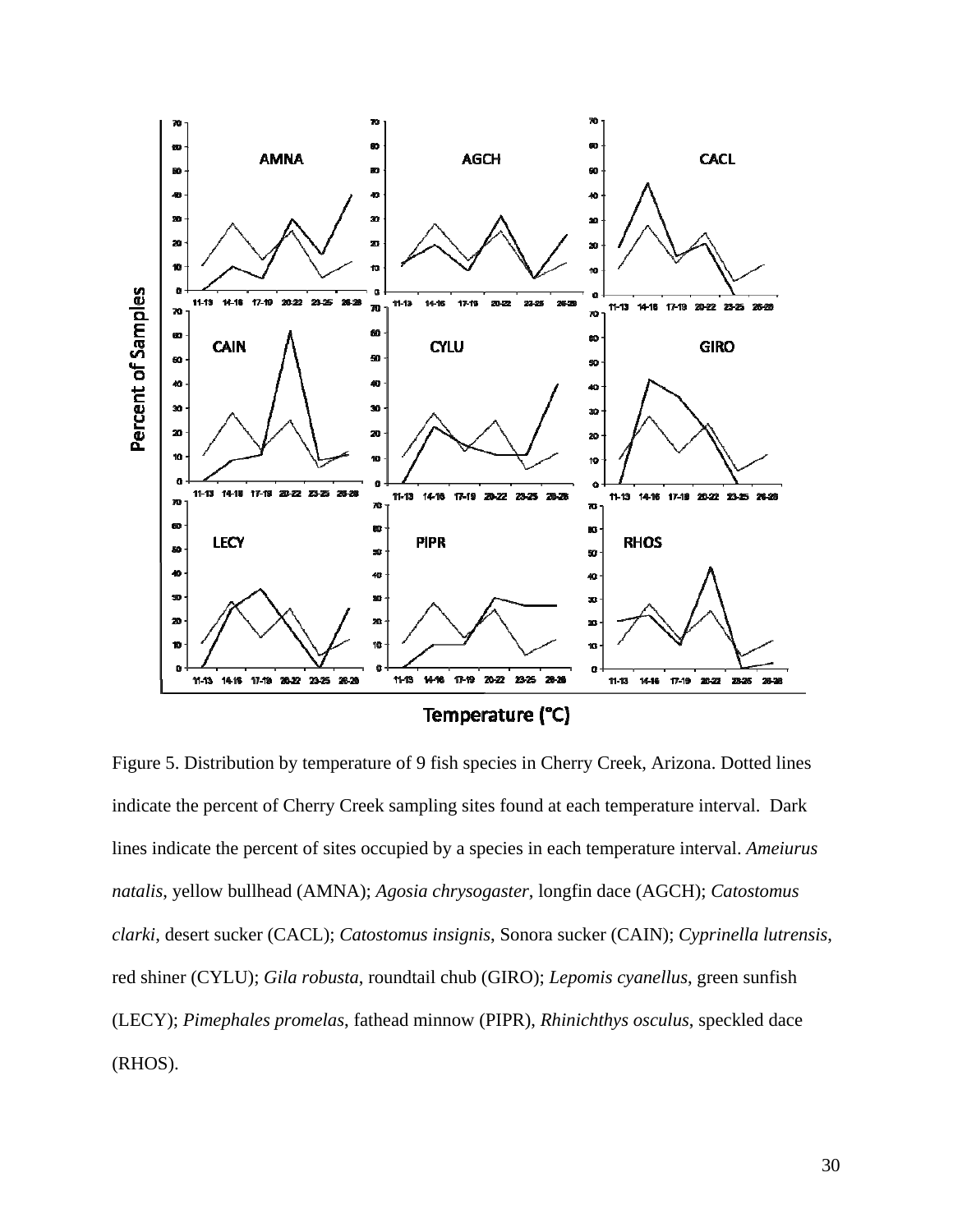Our literature review provided additional data that were used to calibrate results from the plot analysis and  $\chi^2$  tests for some species (Table 3). These calibrations are presented in the discussion section.

#### **Discussion**

 Definition of habitat suitability for freshwater fishes in streams subject to diverse anthropogenic stressors is useful for managers to define possible outcomes of multiple management scenarios. Flow regulation, implementation of minimum ecological water flows, habitat restoration practices, and individual species conservation efforts have relied on species specific habitat selection data to define management needs and strategies (Rinne 1992, Barrett and Maughan 1995, Gido and Propst 1999).

 We identified several differences in habitat use and preference among fish species in Cherry Creek. Compared to other species in Cherry Creek, longfin dace were habitat generalists and were found over multiple depths, water velocities, and substrates. Further, they were found at all temperatures in the creek. These results are generally supported by existing literature. Although longfin dace are known to prefer water of 20.0 cm in depth when spawning (Minckley and Barber 1971, Sublette et al. 1990), they are often found in deeper or shallower waters (Lewis 1978, AGFD 2006). Like other fishes, longfin dace may avoid deeper water when predators are present (Power 1987, Gelwick et al. 1997). In Aravaipa Creek, Arizona, Rinne (1992) found longfin dace occupying relatively shallow  $(12.0 - 22.0)$  cm waters with water velocities of up to 40 cm·s-1 over pebble substrate. Longfin dace can swim against water velocities of up to 73.5  $\text{cm}\cdot\text{s}^{-1}$  (Ward et al. 2003). Minckley (1973) referred to longfin dace as the 'most successful, highly adaptable, cyprinid fish native to the deserts of the American Southwest'. During low flows, they sometimes take refuge in moist detritus and algal mats until flow increases (Sublette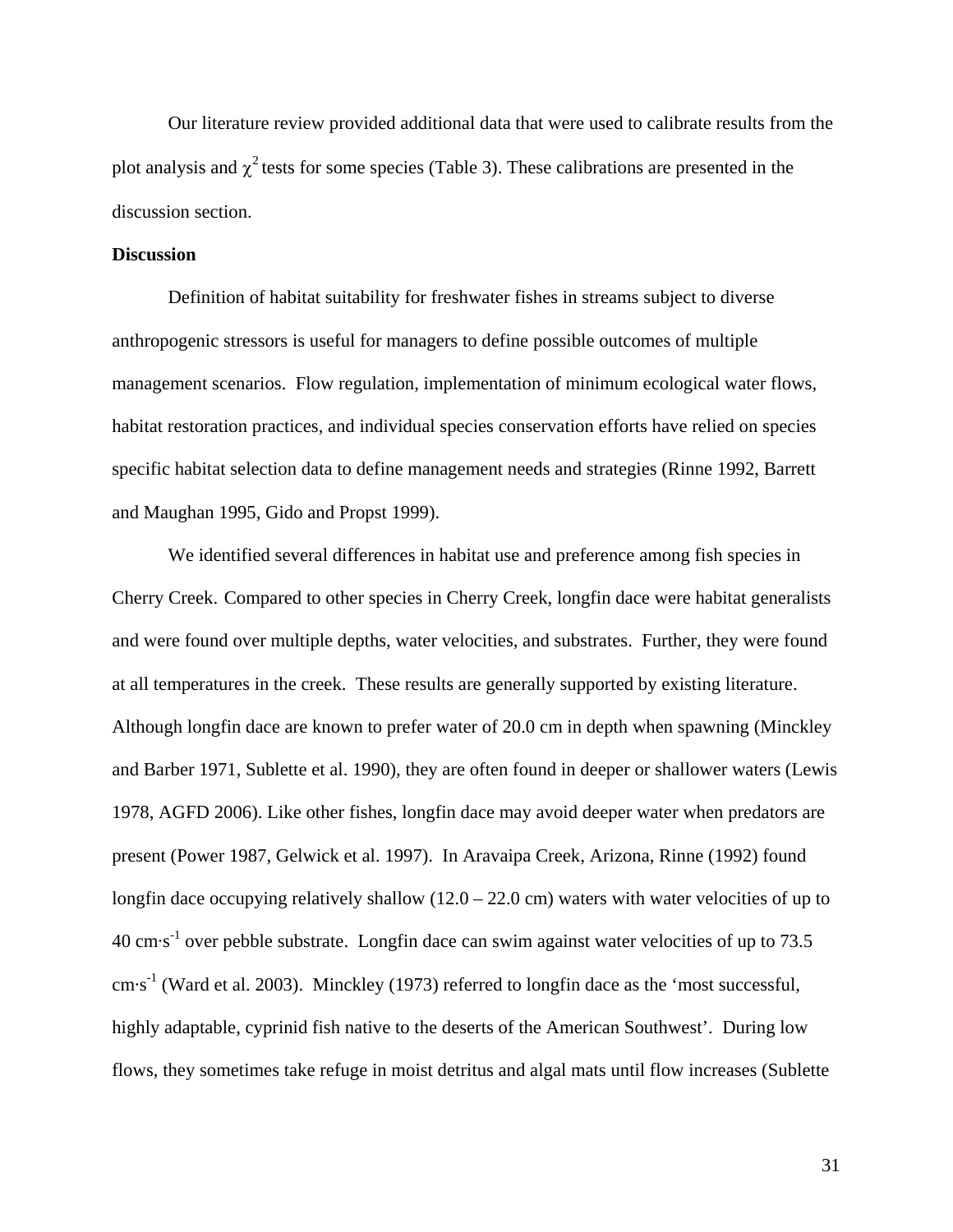et al. 1990). Longfin dace prefer gravel, sand, and pebble substrate, but can also be found among boulders (especially if finer substrates are found in the interstices of boulders; Barber and Minckley 1966, Lewis 1978, Meffee and Minckley 1987, Grimm et al. 1988). Thus, suitable habitat for longfin dace includes water velocities between  $0.0 - 30$  cm·s<sup>-1</sup>, depths between  $8.0 -$ 55.0 cm, and substrates from silt to cobble. Longfin dace are generally found in water less than 24° C, but are tolerant of high temperatures and low dissolved oxygen (AGFD 2006).

 The red shiner, nonnative to Cherry Creek, also has great plasticity in terms of habitat suitability. In lotic systems, they have been found up to 350 cm deep (Chappell and Fisher 2005), although most occupy waters between 3 and 100 cm deep (Matthews and Hill 1979 a,b, Gido and Propst 1999). Although red shiners have been reported in waters with velocities as high as  $56.77 \text{ cm} \cdot \text{s}^{-1}$  (Matthews and Hill 1979a) and can swim in water as fast as 77.0 cm $\cdot \text{s}^{-1}$ (Ward et al. 2003), they mostly occupy habitats with slower water velocities  $(11.2 \text{ cm} \cdot \text{s}^{-1})$ ; Gido and Propst 1999). Red shiners live over a variety of substrates including silt, gravel, and fine sands (Matthews and Hill 1979 a, b, Becker 1983, Platania 1991, Gido et al. 1997, Gido and Propst 1999, Fischer and Paukert 2008). We concluded that suitable depth for red shiner ranged from  $11.0 - 45.0$  cm, water velocity from 0.0 - 35 cm·s<sup>-1</sup> and substrate between 0 (silt) - 3 (pebbles). The temperature preference of red shiner in Cherry Creek was between 21-26 ºC, but they are known to live in waters with higher (30 ºC) and lower temperatures (10 ºC) (Deacon et al. 1987).

 Roundtail chub is a native species that has been collected from depths from 20 to 200 cm over generally coarse substrates (e.g., cobble, pebbles, boulders), but occasionally over sand and gravel (Barber and Minckley 1966, Griffith and Tiersch 1989, Sublette et al. 1990, Rinne 1992, Barrett and Maughan 1995, Brouder et al. 2006). They select for relatively swift waters but also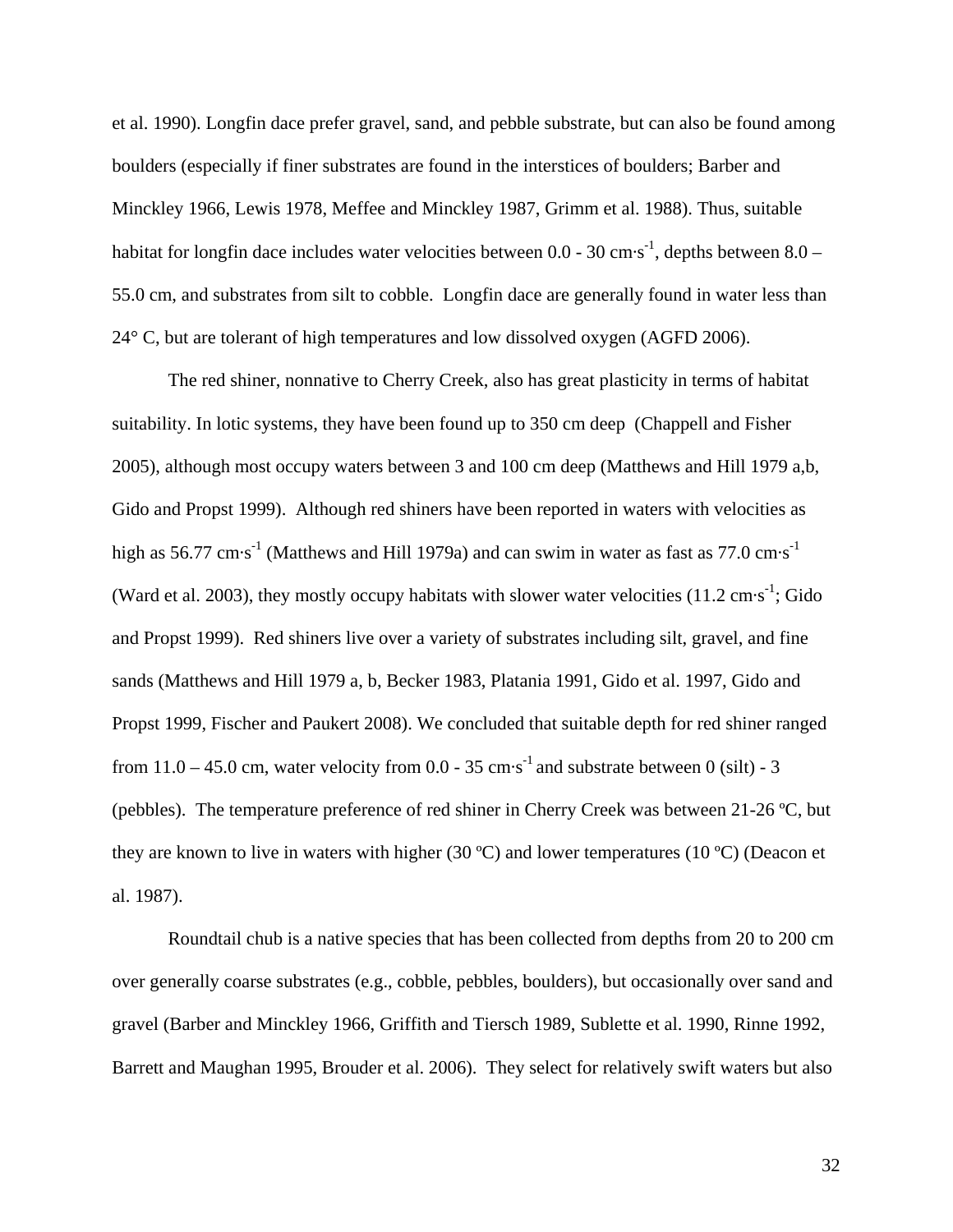require calm deep pools, and have been collected at water velocities of  $0.0 - 96$  cm·s<sup>-1</sup> (Barrett and Maughan 1995). In Cherry Creek they were often found in pools adjacent to riffle or run areas. Thus, their suitable velocity maximum was set at 30  $\text{cm}\text{-s}^{-1}$ . Habitat suitability criteria for roundtail chub in Cherry Creek are in agreement with those reported in literature. Temperature tolerance of roundtail chub has been reported up to 39°C (Deacon et al. 1987), but preferred temperature reported between 22 °C and 24 °C (Weitzel 2002). In Cherry Creek we found them occupying sites with lower temperatures (14-22  $^{\circ}$ C).

 Slow water velocities, shallow depths, and small sediments are suitable for fathead minnows (Becker 1983). They have been collected at depths of up to 440.0 cm in lentic systems (Chappel and Fisher 2005), but in rivers they often occupy shallow areas close to shore. They prefer water velocities slower than 15 cm·s<sup>-1</sup> (Sublette et al. 1990), but have been collected at 31.3 cm·s<sup>-1</sup> (Gido and Propst 1999) and can swim against water velocities of up to 69.1 cm·s<sup>-1</sup> (Ward et al. 2003). Fathead minnow occur over many substrate types, but prefer silt, sand, and gravel (Becker 1983, Sublette et al. 1990, Gido and Propst 1990, Gido et al. 1997, Fischer and Paukert 2008). Our HSC criteria for fathead minnow in Cherry Creek fall within these intervals. Fathead minnows prefer temperatures between  $23{\text -}29^{\circ}\text{C}$ , and avoid water  $>$  32 $^{\circ}\text{C}$  and lower than 23ºC (Coutant 1977). This species was most commonly found at temperatures between 23-28ºC in Cherry Creek.

 Speckled dace usually live in clear, well-oxygenated water with abundant deep cover and moving water, most often occupying water less than 60.0 cm deep in riffles and runs (Valdez et al. 2001, Moyle 2002). Rinne (1992), Mullen and Burton (1995), Gido and Propst (1999), and Moyle and Baltz (1985) collected them from waters shallower than 32.0 cm and reported that water velocities preferred by speckled dace are relatively fast. Mullen and Burton (1995) found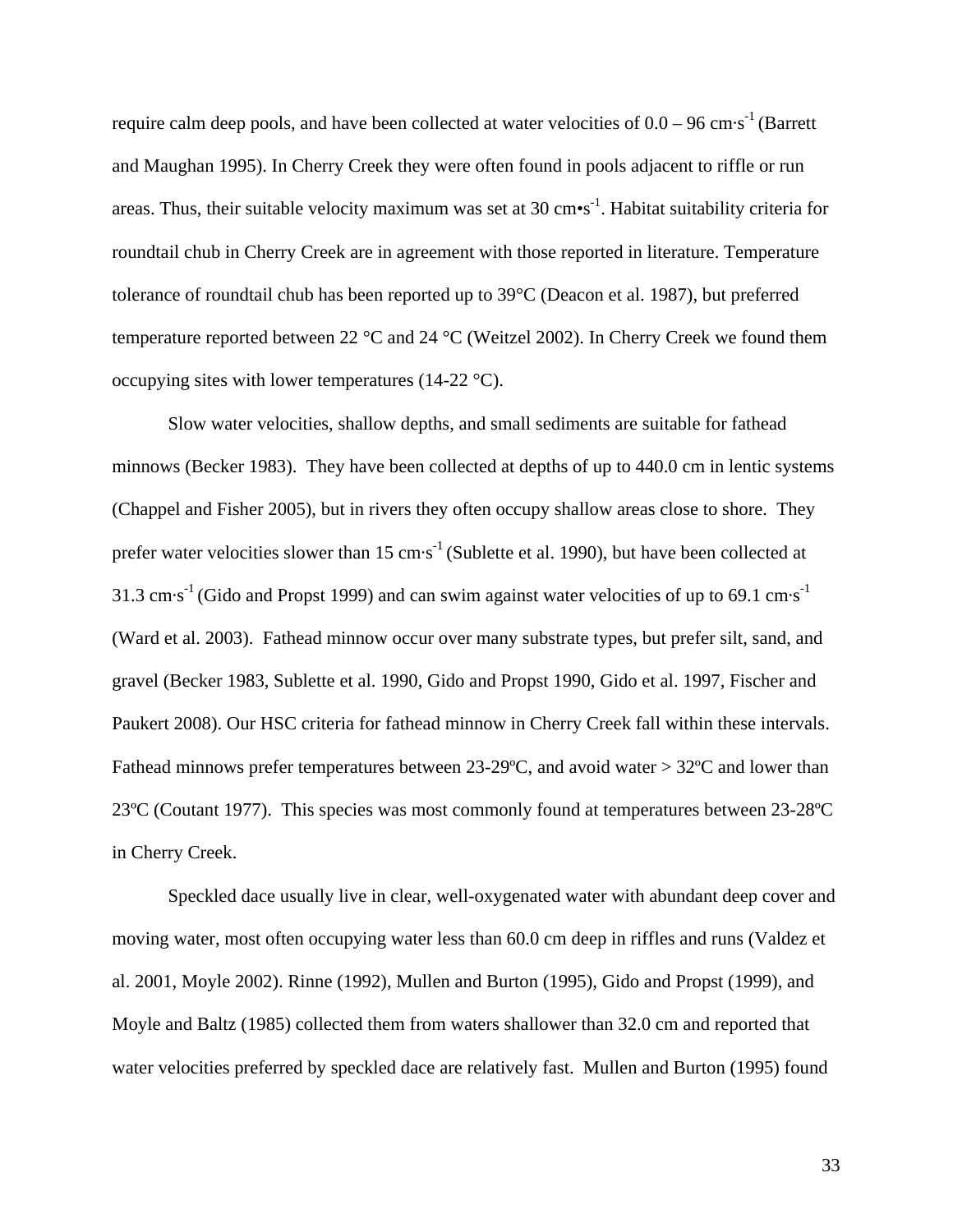that speckled dace avoided velocities slower than  $10 \text{ cm} \cdot \text{s}^{-1}$  and selected for velocities faster than  $50 \text{ cm} \cdot \text{s}^{-1}$ . Speckled dace cannot swim against water currents with velocities greater than 70.4  $\text{cm}\cdot\text{s}^{-1}$  (Ward et al. 2003). For Cherry Creek their maximum suitable velocity was established at 50 cm $\cdot$ s<sup>-1</sup>, which is consistent with available literature. Speckled dace are often found among boulders and cobble, although they can also be occasionally found in soft substrates (Gido and Propst 1999). Speckled dace usually inhabit relatively cold waters in desert streams and have been collected at temperatures between 9 and 27ºC (Deacon et al. 1987). This interval encompasses the temperatures at which they were found in Cherry Creek (11-28 ºC).

 Catostomids are benthic, found in pools, slow runs or deep riffles of desert streams over gravel to boulder-sized substrate (Barber and Minckley 1966, Griffith and Tiersch 1989, Bonar et al. 2004). Sonora suckers occur at depths of 30 cm in water with a velocity of up to 25 cm  $s^{-1}$ (Rinne 1992). The highest water velocity they can swim against is 55.9 cm $\cdot$ s<sup>-1</sup> (Ward et al.) 2003). Desert suckers have similar habitat requirements to Sonora suckers, but can swim against water with velocities of up to 93.1  $\text{cm}\cdot\text{s}^{-1}$  (Ward et al. 2003). They have been collected at depths of up to 65 cm (Fisher et al. 1981) in waters with velocities of up to 38 cm·s<sup>-1</sup>, but most often 22-30 cm $\cdot$ s<sup>-1</sup>. Thus, we report a maximum suitable water velocity of 50 cm $\cdot$ s<sup>-1</sup> for both Catostomids. These depth and substrate suitable criteria fall within the intervals reported in literature. Desert suckers are thermally labile, but will usually select for temperatures between 13 and 22ºC depending on the time of acclimation (Deacon et al. 1987). Sonora suckers are tolerant of temperatures as low as 10ºC, and up to 30ºC for short periods (Rinne et al. 2001). In Cherry Creek, Sonora suckers were mostly collected where midday water temperatures rose to 28ºC, whereas desert suckers were not collected in waters this warm. Thus our suitable temperature intervals were narrower for desert suckers than Sonora suckers.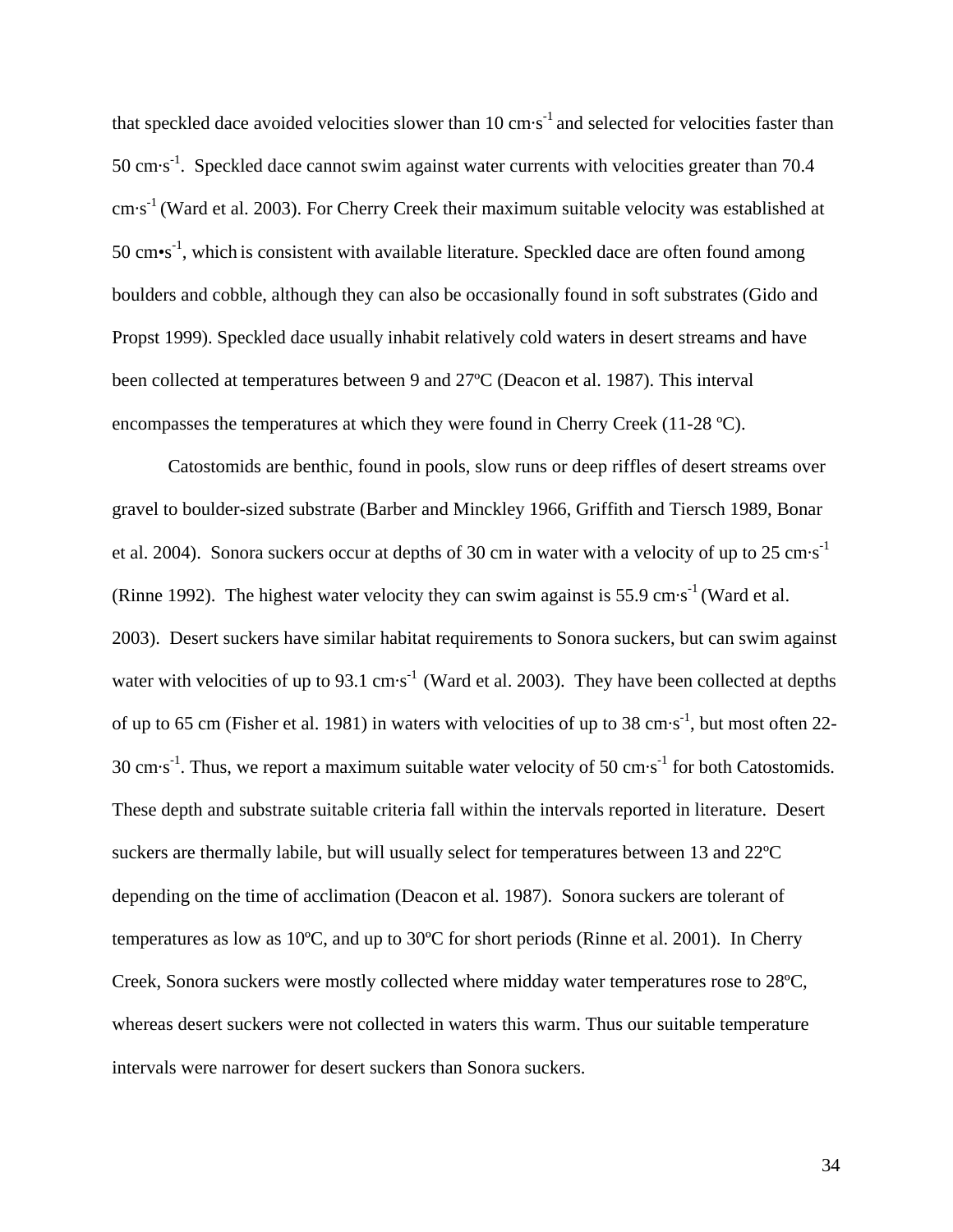Yellow bullhead commonly live in pools and glides but can occur in riffles (Bonar 2004, Schade and Bonar 2005). They can occur at depths of up to 500 cm in lentic areas (Moyle 2002), but are most often found at depths of 60.0 – 150.0 cm (Becker 1983). In the San Juan River black bullhead, a species with very similar habitat requirements to yellow bullhead, were found in waters deeper than 30 cm, with velocities of 1.6 cm $s^{-1}$ , and generally soft sediments (Gido and Propst 1999). Black bullhead have also been reported from habitats with water velocities of 100 cm•s<sup>-1</sup> (Schade and Bonar 1995). In general, yellow bullhead occupy areas with gravel, sand, and silt (Sigler and Sigler 1996, Fisher and Paukert 2008). In Cherry Creek, yellow bullhead we captured were relatively small— mean TL 105mm — compared to the maximum size (465 mm TL) recorded for the species (Becker 1983). Thus, the habitat criteria collected from Cherry Creek reflect habitats that relatively small yellow bullhead use. We adjusted yellow bullhead HSC to be consistent with habitat requirements suitable for larger individuals: maximum suitable depth was established as the deepest section of Cherry Creek, and their maximum suitable velocity was 30 cm $\cdot$ s<sup>-1</sup>. Yellow bullhead have a temperature preference of 28.3 $\degree$ C (Coutant 1977), but can be found at lower and higher temperatures in a variety of ecosystems. In Cherry Creek, yellow bullhead were primarily found at the warmest sites.

Green sunfish inhabit areas with varied substrates in shallow  $\left($ <1.5m) quiet pools. They require considerable habitat structure (i.e., trees, macrophytes) (Becker 1983, Platania 1991). Green sunfish cannot swim against currents with velocities higher than  $46.2 \text{ cm} \cdot \text{s}^{-1}$  (Ward et al. 2003). The suitable depth for green sunfish in Cherry Creek extends from 18.0 cm to the deepest sections of the Creek. Their suitable water velocities include a maxima of 20  $\text{cm}\cdot\text{s}^{-1}$ . They have no substrate preference. These results coincide with literature findings. Green sunfish prefer temperatures of 27-30 ºC, and usually avoid temperatures lower than 23ºC (Coutant 1977). In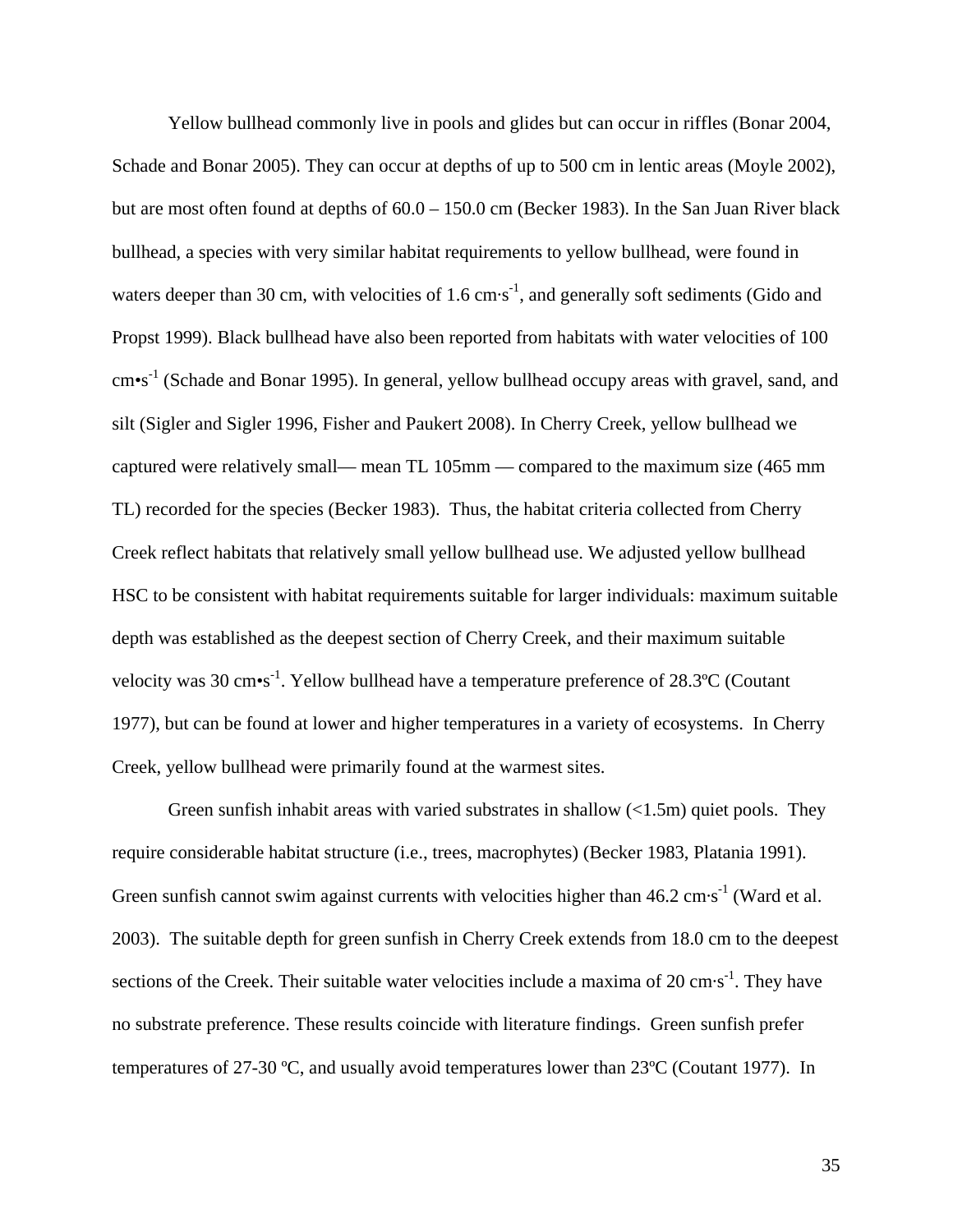Cherry Creek, green sunfish were collected at temperatures as low as 14ºC, but most preferred temperatures between 17-19ºC and above 26ºC. We thus consider them as restricted to stream areas that reach relatively high temperatures.

 Our study was focused on habitat suitability criteria and temperature preferences for adult fishes in Cherry Creek. However, larval fish generally have different habitat requirements than adults (Childs et al. 1998). To further investigate the habitat requirements for larval fishes in Cherry Creek, we carried out intensive sampling between March and June 2009. We took 275 samples located randomly throughout the creek. Forty eight percent of these had no larval fish. Using two-sample-*t*-tests, we found that samples with at least one larva were taken from shallower sites (mean depth = 14.6 cm,  $SE = 1.01$ ) than those without larvae (mean depth = 20.7 cm,  $SE = 1.16$ ) ( $t = 3.95$ ,  $p < 0.001$ ). Further, we found samples with larvae in sites with slower (1.28 cm·s<sup>-1</sup>) water velocities than samples without larvae (5.97 cm·s<sup>-1</sup>) ( $t = 7.71$ ,  $p < 0.001$ ); sites with larvae had smaller mean substrate size (Wentworth Scale  $= 2$  [gravel]) than sites without larvae (3 [pebble]; *t* = 3.84, *p* < 0.001); sites with larvae had higher average water temperature (20.0°C) than sites without larvae (18.8°C;  $t = 3.44$ ,  $p < 0.001$ ). Finally, sites with larvae were closer (0.94 m) to shore than sites without larvae (mean distance  $=1.55$  m;  $t = 2.58$ ,  $p=0.011$ ). Although we have not carried out a species-specific analysis of these data, it is clear that larvae in Cherry Creek are concentrated in shallow, quiet areas of the creek, that have relatively high temperatures, soft substrates, and are located near the near the shore.

 Development of habitat suitability criteria is subject to several difficulties (Hudson et al. 2003). Ideally, data for development of HSC should be obtained from unexploited streams at carrying capacity (Bovee 1992, Mathur et al. 1985). Failure to do so, will introduce bias into HSC calculations. Additionally, presence of nonnative species and other anthropogenic impacts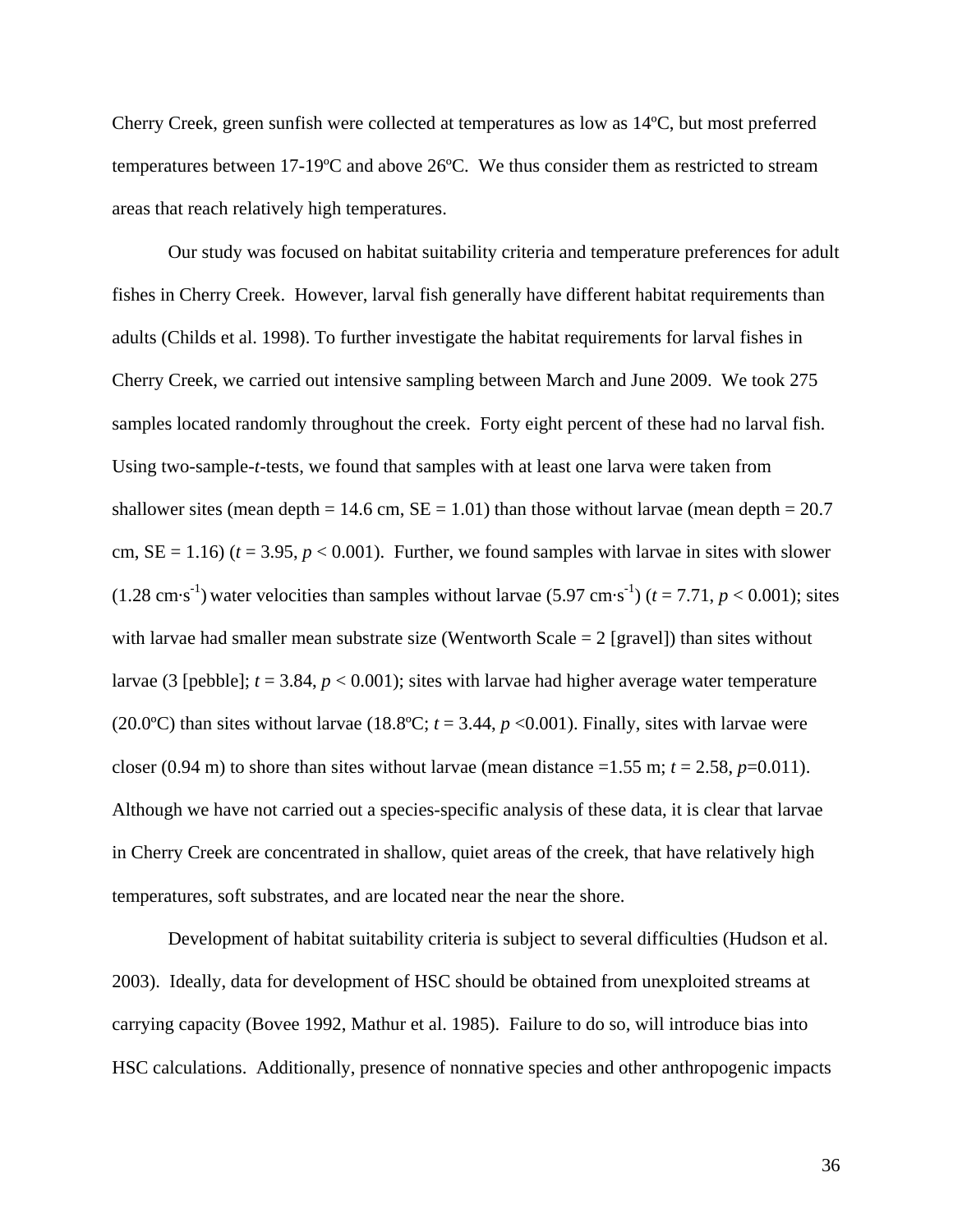(e.g., cattle use portions of stream) could modify fish behavior and distribution, thus possibly affecting HSC. Also, there is no way to eliminate all bias from habitat preference data (Bovee 1986). By using PAEDs, we attempted to reduce some of the bias resulting from the use of alternative sampling methods such as backpack electrofishing which can herd fish into sites they do not usually occupy. However, it is possible that PAEDs were selective for fishes of a certain size, and less effective at greater depths or in fast waters. Also, the effects of timing and seasonality of sampling on HSC values calculations should also be considered. Fishes may make different use of habitats at different times of day or in different seasons. Our sampling occurred diurnally during summer and fall, and it is possible that habitat preference for fishes in these seasons and times may not reflect their preference during times of high water flows in early spring or during the night. Finally, our selection of sampling sites was limited by access to the creek, which left remote areas unsampled. All these considerations may have affected our values for HSC criteria; however, we feel that the relatively high number of sites ( $n = 257$ ) we sampled, along with our use of a relatively unbiased sampling method, and corroboration of HSC values with those found in literature, support the HSC values we report here.

#### **Acknowledgements**

 We thank Amy Unthank, Robert Diebel, David M. Merritt and Shannon Torrence from the USDA Forest Service; Kenneth Bovee and Terry Waddle from the USGS Fort Collins Science Center; Dave Weedman from the Arizona Game and Fish Department; and Edgar Solis Cordero, Lisa Trestik, Olin Feuerbacher, and Matt Recsetar from the USGS Arizona Cooperative Fish and Wildlife Research Unit for their assistance with field collections and overall project coordination. The Tonto Basin Ranger District (Roosevelt, Arizona) and the Pleasant Valley Ranger District (Young, Arizona) in the Tonto National Forest, and The School of Natural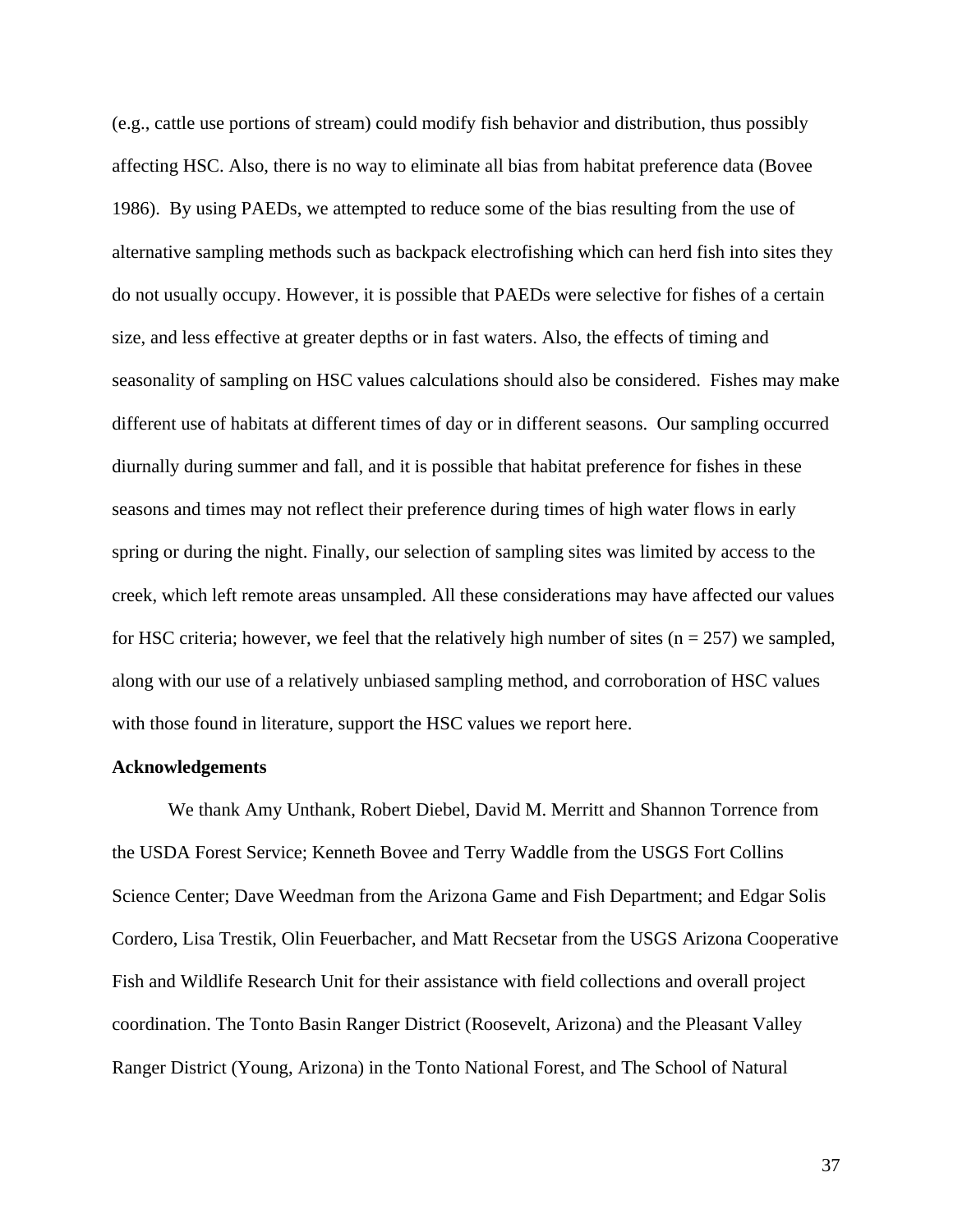Resources & the Environment of the University of Arizona, provided assistance to complete this research. Funding for this project was provided by the USDA Forest Service. Cover image by Olin Feuerbacher.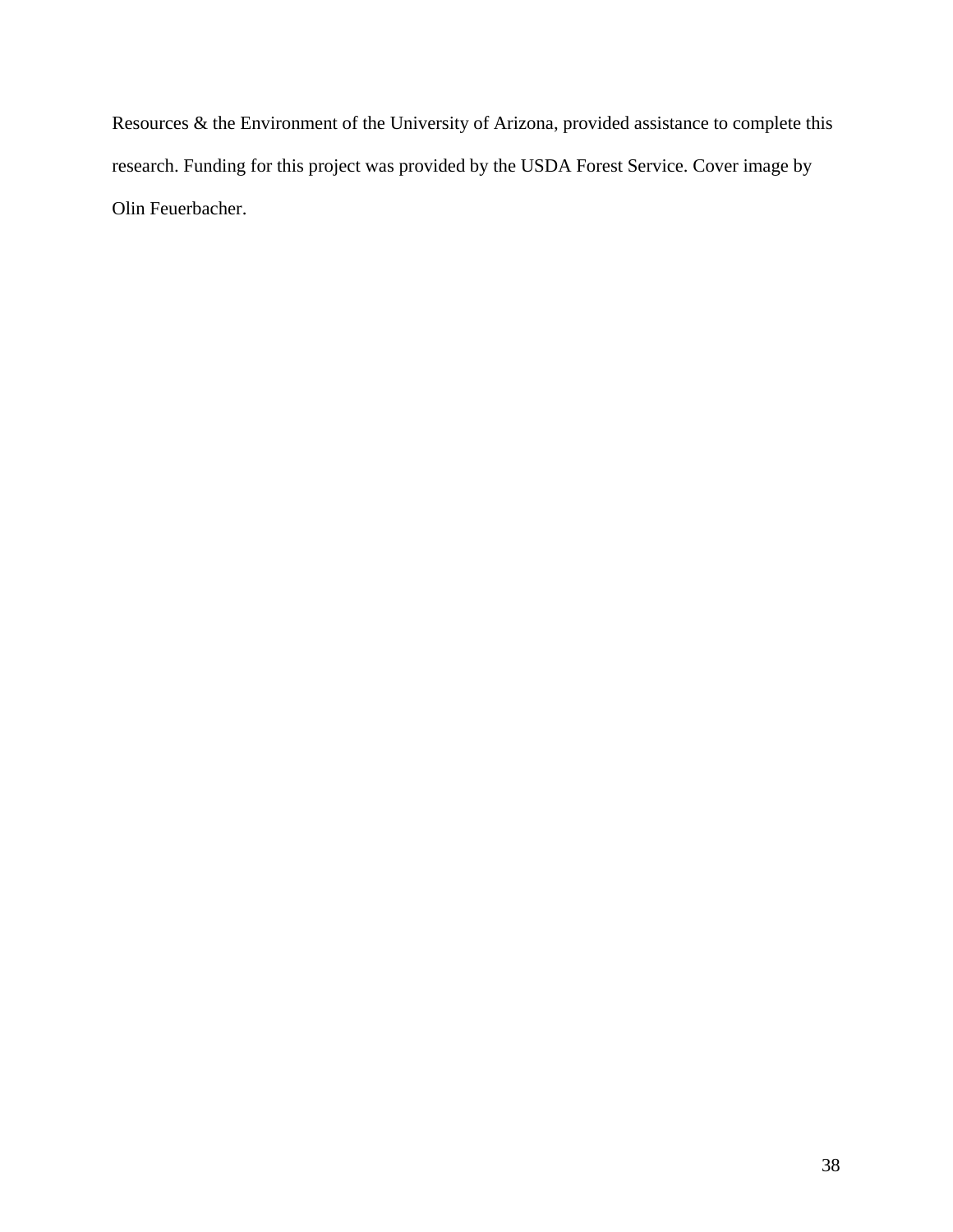#### **Literature cited**

- (AGFD), Arizona Game and Fish Department. 2006. *Agosia chrysogaster chrysogaster*, unpublished abstract compiled and edited by the Heritage Data Management System. Page 6. Arizona Game and Fish Department, Phoenix.
- Bain, M. B. 1999. Substrate. Pages 95-103 *in* M. B. Bain, and N. J. Stevenson, editors. Common Methods: Aquatic Habitat Assessment. American Fisheries Society, Bethesda, Maryland.
- Bain, M. B., J. T. Finn, and H. E. Bookem. 1985. A quantitative method for sampling riverine microhabitats by electrofishing. North American Journal of Fisheries Management 5:489- 493.
- Barber, W. E., and W. L. Minckley. 1966. Fishes of Aravaipa Creek, Graham and Pinal Counties, Arizona. The Southwestern Naturalist 11:313-324.
- Barrett, P. J., and O. E. Maughan. 1995. Spatial habitat selection of Roundtail chub (*Gila robusta*) in two central Arizona streams. The Southwestern Naturalist 40:301-307.
- Becker, G. C. 1983. Fishes of Wisconsin. University of Wisconsin Press, Madison, WI.
- Bonar, S., L. L. Leslie, and C. E. Velez. 2004. Influence of species, size class, environment, and season on introduced fish predation on native fishes in the Verde River system, Arizona. USGS Arizona Cooperative Fish and Wildlife Research Unit Research Report 04-01, Tucson.
- Bovee, K.D. 1982: A guide to stream habitat analysis using the instream flow incremental methodology. Instream Flow Information Paper 12, United States Fish and Wildlife Service, Fort Collins, Colorado.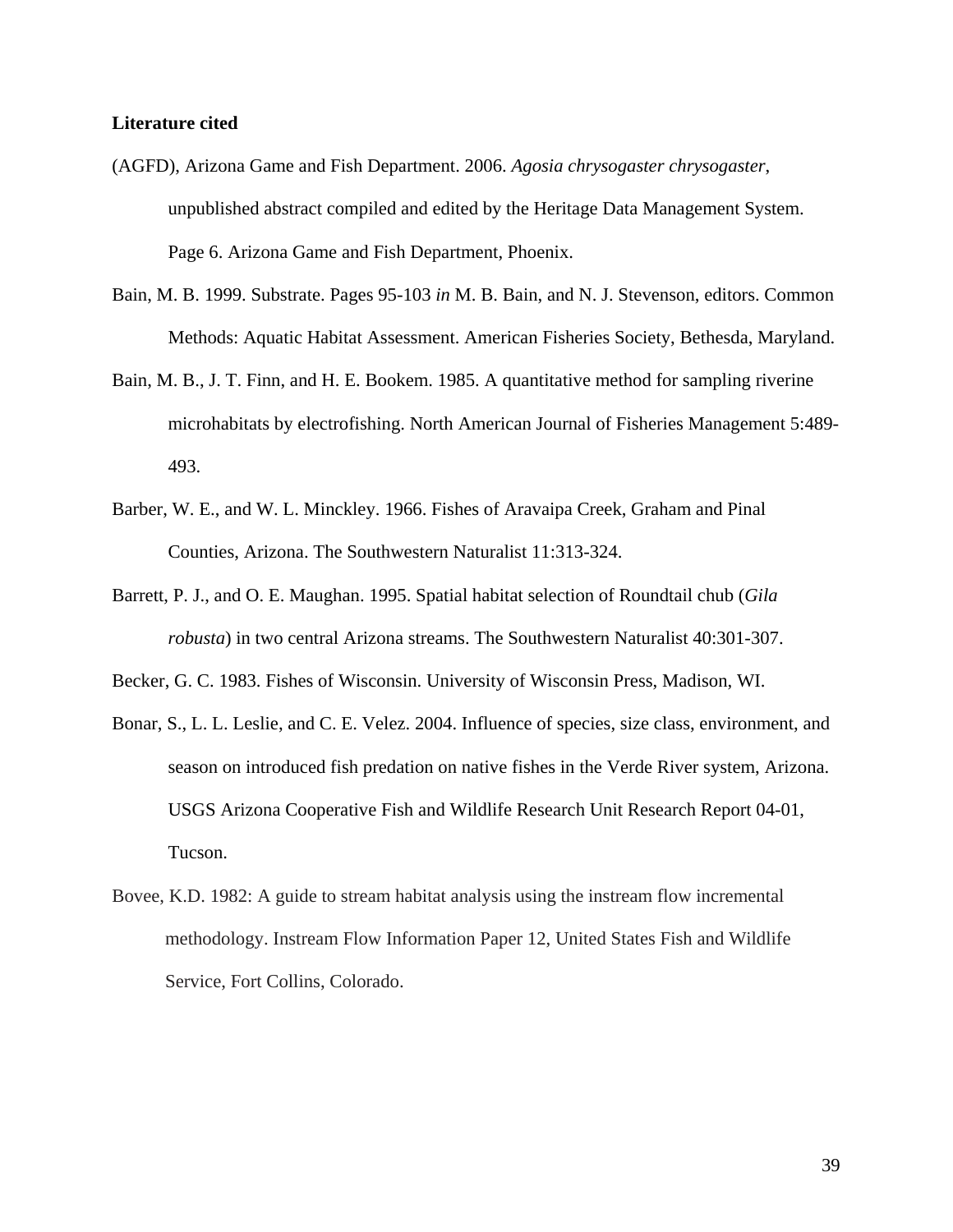- Bovee, K. D. 1986. Development and evaluation of habitat suitability criteria for use in the instream flow incremental methodology. US. Fish Wildlife Service Biological Report 86(7). U.S. Fish and Wildlife Service, Washington D.C.
- Bovee, K.D.; Lamb, B.L.; Bartholow, J.M.; Stalnaker, C.B.; Taylor, J.; Henriksen, J. 1998: Stream habitat analysis using the instream flow incremental methodology. Biological Resources Division Information and Technology Report USGS/BRD-1998-0004. United States Geological Survey, Fort Collins, Colorado.
- Bowen, Z. H., and M. C. Freeman. 1998. Sampling effort and estimates of species richness based on prepositioned area electrofisher samples. North American Journal of Fisheries Management 18:144-153.
- Brouder, M. J., D. D. Rogers, and L. D. Avenetti. 2006. Observations on the reproductive biology of roundtail chub, *Gila robusta*, in the upper Verde River, Arizona. Western North American Naturalist 66:260-262.
- Chappell, W. S., and W. L. Fisher. 2005. Fish assemblage and aquatic habitat relationships at the Tishomingo National Wildlife Refuge, Oklahoma. Proceedings of the Oklahoma Academy of Science 85:19-31.
- Childs, M. R., R. W. Clarkson, and A. T. Robinson. 1998. Resource use by larval and early juvenile native fishes in the Little Colorado River, Grand Canyon, Arizona. Transactions of the American Fisheries Society 127:620-629.
- Coutant, C. C. 1977. Compilation of temperature preference data. Journal of the Fisheries Research Board of Canada 34:739-745.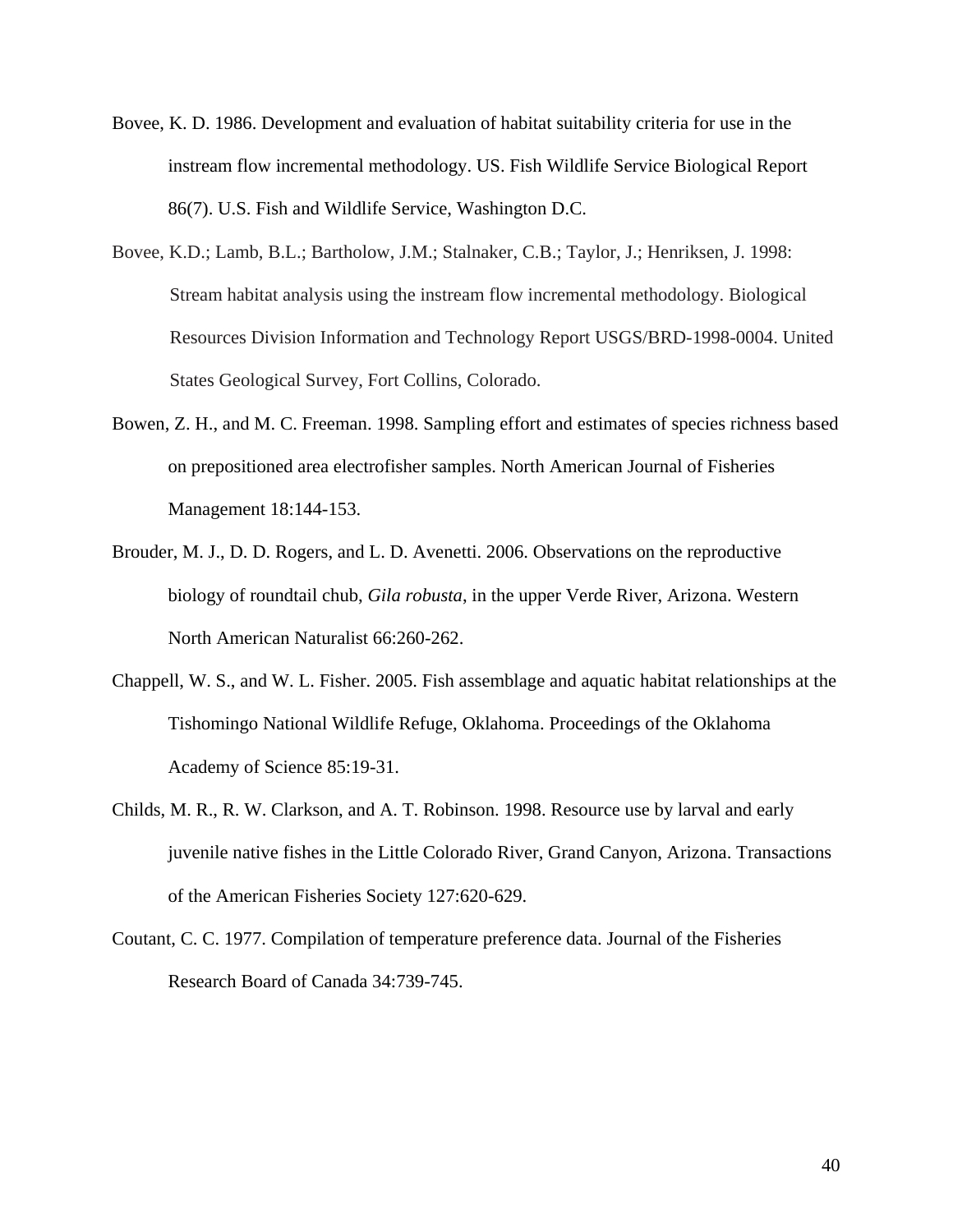- Deacon, J. E., P. B. Schumann, and E. L. Stuenkel. 1987. Thermal tolerances and preferences of fishes of the Virgin River system (Utah, Arizona, Nevada). Great Basin Naturalist 47:538-546.
- Fischer, J. R., and C. P. Paukert. 2008. Habitat relationships with fish assemblages in minimally disturbed Great Plains regions. Ecology of Freshwater Fish 17:597-609.
- Fisher, W. L., and M. E. Brown. 1993. A prepositioned electrofishing apparatus for sampling stream habitats. North American Journal of Fisheries Management 13:807-816.
- Fisher, S. G., D. E. Busch, and N. B. Grimm. 1981. Diel feeding chronologies in two Sonoran Desert stream fishes, *Agosia chrysogaster* (Cyprinidae) and *Panteosteus clarki* (Catostomidae). The Southwestern Naturalist 26:31-36.
- Gelwick, F. P., M. S. Stock, and W. J. Matthews. 1997. Effects of fish water depth and predation risk on patch dynamics in a north temperate river ecosystem. Oikos 80:382-398.
- Gido, K. B., and D. L. Propst. 1999. Habitat use and association of native and nonnative fishes in the San Juan River, New Mexico and Utah. Copeia 1999(2):321-332.
- Gido, K. B., D. L. Propst, and M. C. Molles. 1997. Spatial and temporal variation of fish communities in secondary channels of the San Juan River, New Mexico and Utah. Environmental Biology of Fishes 49:417-434.
- Griffith, J. S., and T. R. Tiersch. 1989. Ecology of fishes in Redfield Canyon, Arizona, with emphasis on *Gila robusta intermedia*. The Southwestern Naturalist 31:131-134.
- Grimm, N. B. 1988. Feeding dynamics, nitrogen budgets, and ecosystem role of a desert stream omnivore, *Agosia chrysogaster* (Pisces: Cyprinidae). Environmental Biology of Fishes 21:143-152.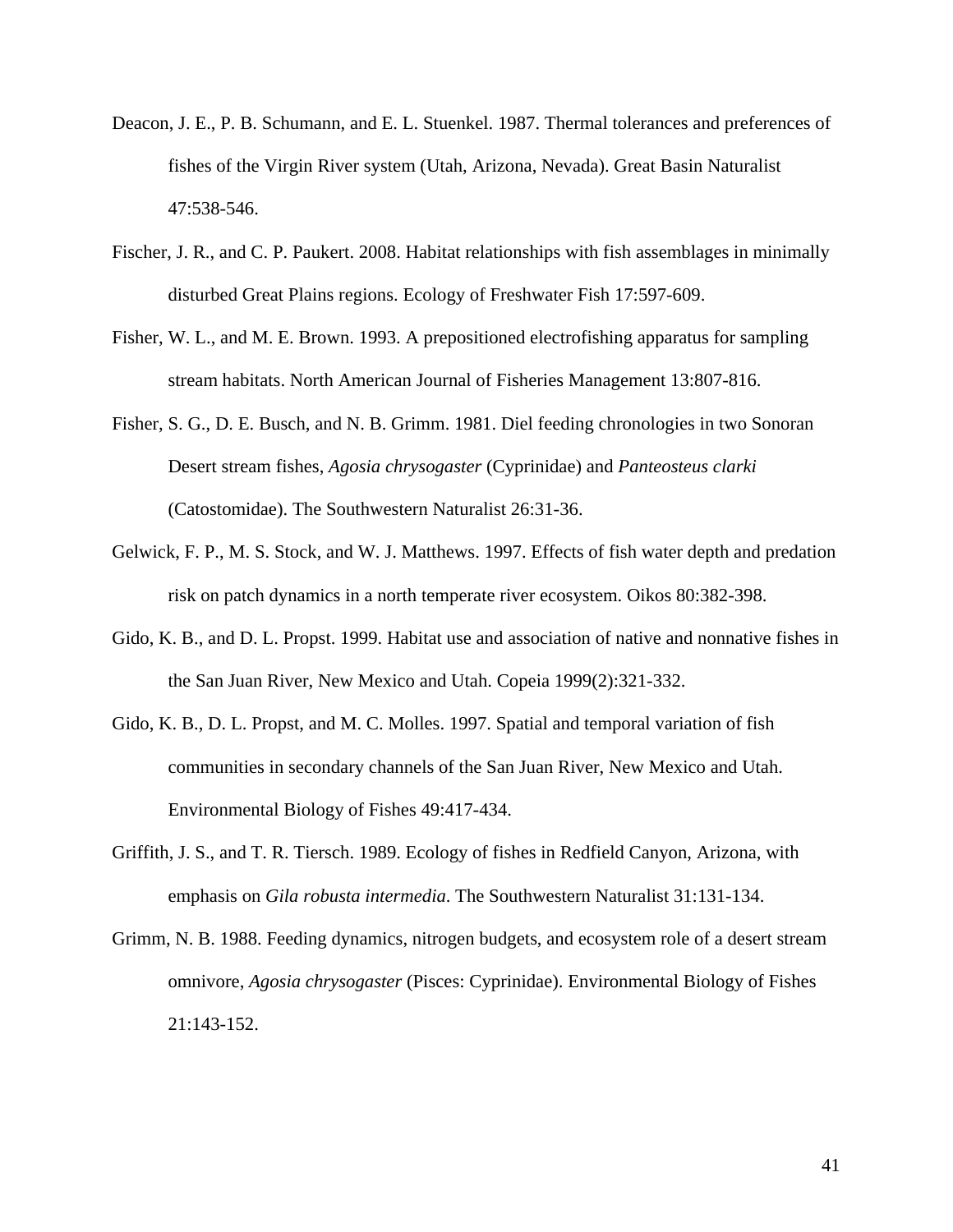- Hudson, H. R., A. E. Byrom, and W. L. Chadderton. 2003. A critique of IFIM—instream habitat simulation in the New Zealand context. Science for Conservation 231, Wellington, New Zealand.
- Jowett, I. G. 2002. In-stream habitat suitability criteria for feeding inanga (*Galaxias maculatus*). New Zealand Journal of Marine and Freshwater Research 36:399-407.
- Kinsolving, A. D., and M. B. Bain. 1993. Fish assemblage recovery along a riverine disturbance gradient. Ecological Applications 3:534-544.
- Larrimore, R. W., and D. D. Garrels. 1985. Assessing habitats used by warmwater stream fishes. Fisheries 10:10-16.
- Lemon, P. E. 1956. A spherical densiometer for estimating forest overstory density. Forest Science 2: 314-320.
- Lewis, M. A. 1978. Notes on the natural history of the Longfin dace, *Agosia chrysogaster*, in a desert rheocrene. Copeia 4:703-705.
- Mathur, D.; W. H. Bason, E. J. Purdy Jr; C. A. Silver. 1985: A critique of the instream flow incremental methodology. Canadian Journal of Fisheries and Aquatic Sciences 42: 825– 831.
- Matthews, W. J., and L. G. Hill. 1979a. Age specific differences in the distribution of red shiners, *Notropis lutrensis*, over physicochemical ranges. American Midland Naturalist 101:366-372.
- Matthews, W. J., and L. G. Hill. 1979b. Influence of physicochemical factors on habitat selection by red shiners, *Notropis lutrensis* (Pisces: Cyprinidae). Copeia 1979:70-81.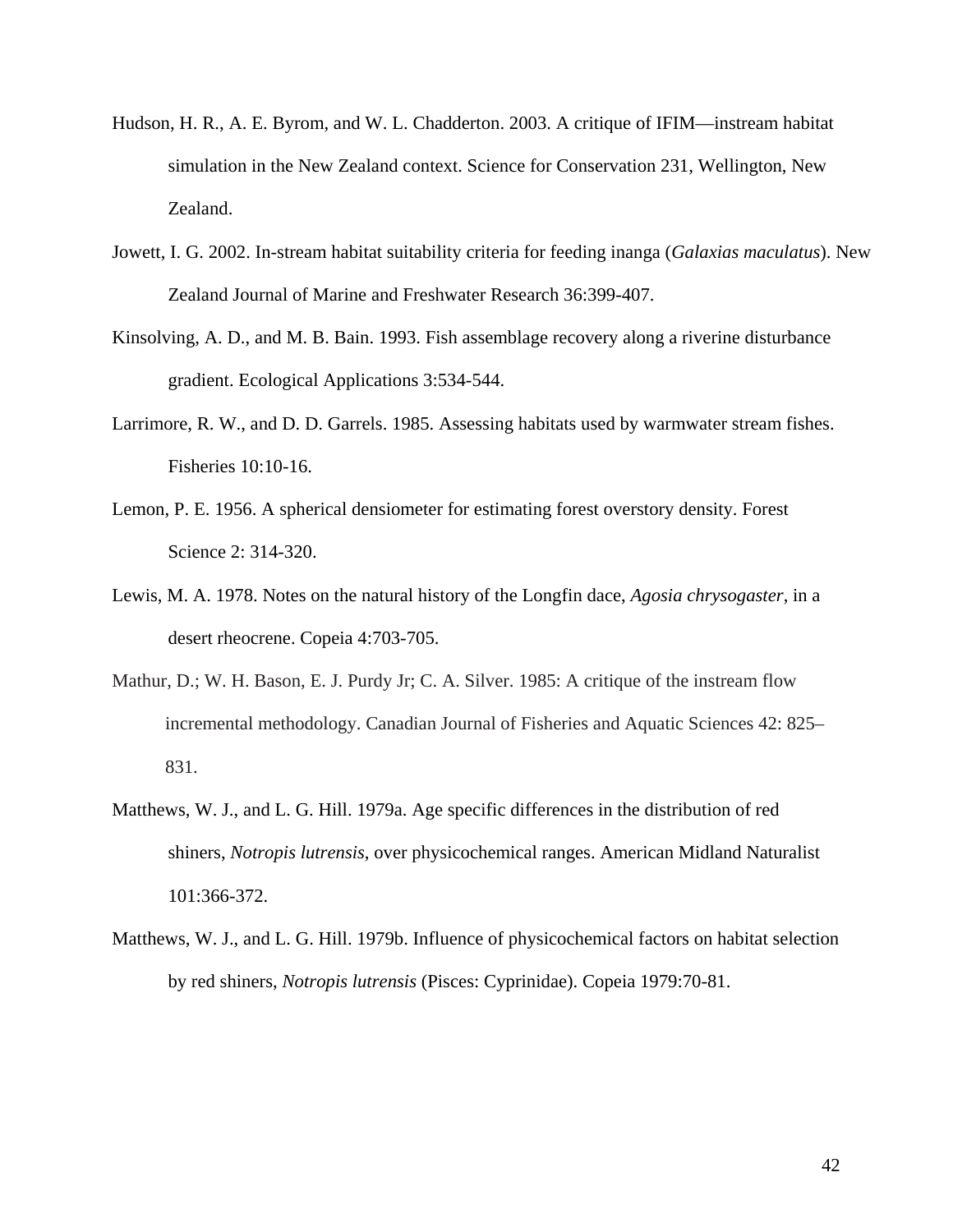- Meffee, G. K., and W. L. Minckley. 1987. Persistence and stability of fish an invertebrate assemblages in a repeatedly disturbed Sonoran Desert stream. American Midland Naturalist 117:177-191.
- Miller, R. R., J. D. Williams, and J. E. Williams. 1989. Extinction in North American fishes during the past century. Fisheries 14:22-38.
- Minckley, W. L. 1973. Fishes of Arizona. Arizona Game and Fish Department, Phoenix.
- Minckley, W. L., and W. E. Barber. 1971. Some aspects of biology of the longfin dace, a cyprinid fish characteristic of streams in the Sonoran Desert. The Southwestern Naturalist 15:459-464.
- Minckley, W. L., and J. E. Deacon, editors. 1991. Battle against extinction: Native fish management in the American West. University of Arizona Press, Tucson
- Moyle, P. B. 2002. Inland fishes of California. University of California Press, Berkeley.
- Moyle, P. B., and D. M. Baltz. 1985. Microhabitat use by an assemblage of California stream fishes: developing criteria for instream flow determinations. Transactions of the American Fisheries Society 114:695-704.
- Mullen, D. M., and T. M. Burton. 1995. Size related habitat use by longnose dace (*Rhinichthys cataractae*). American Midland Naturalist 133:177-183.
- Platania, S. P. 1991. Fishes of the Rio Chama and Upper Rio Grande, New Mexico, with preliminary comments on their longitudinal distribution. The Southwestern Naturalist 36:186-193.
- Power, M. 1987. Predator avoidance by grazing fishes in temperate and tropical streams: importance of stream depth and prey size. Pages 333-351 *in* W. C. Kerfood, and A. Sih,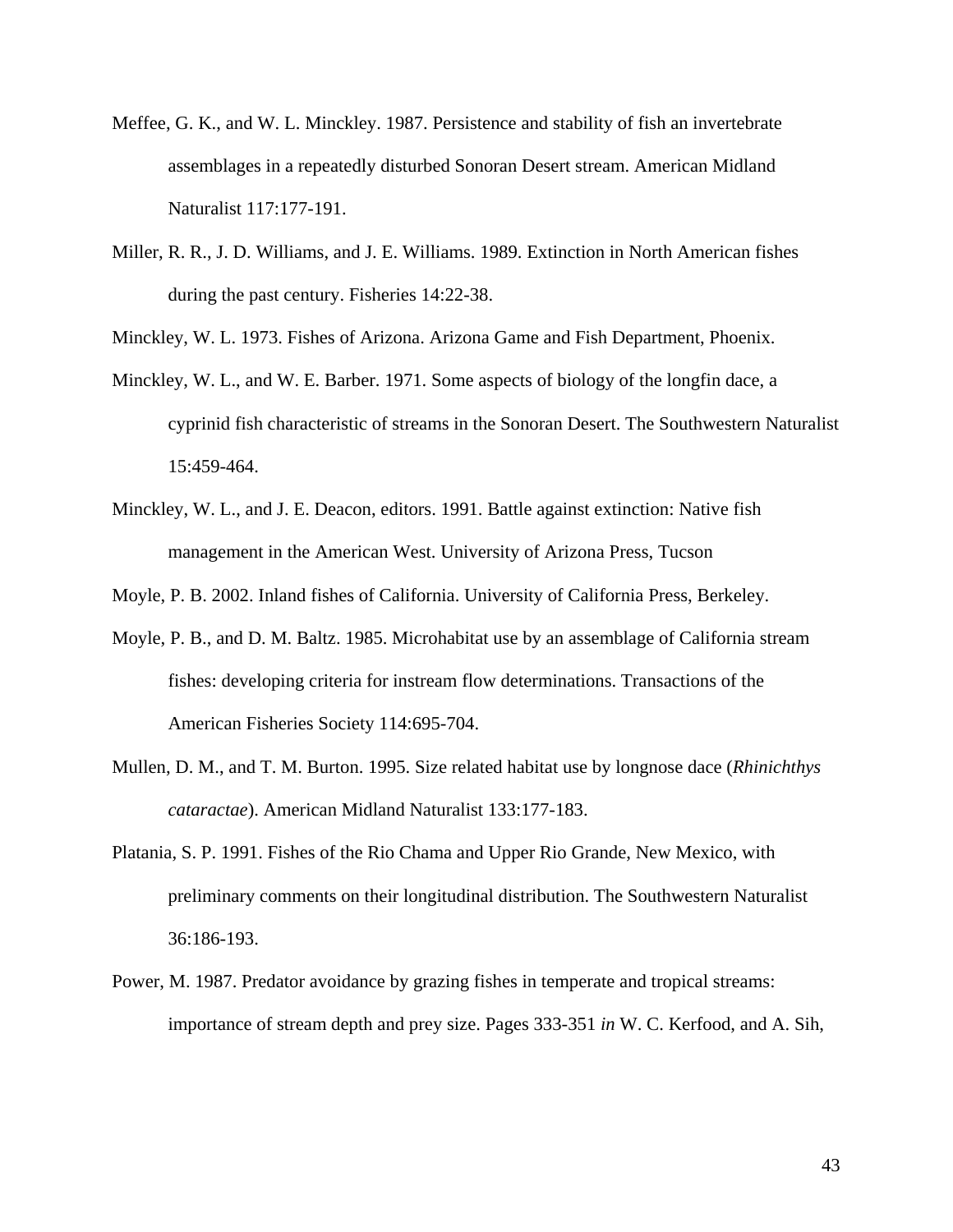editors. Predation: direct and indirect impacts on aquatic communities. University Press of New England, Hanover, New Hampshire.

- Prenda, J., P. D. Armitage, and A. Grayston. 1997. Habitat use by the fish assemblages of two chalk streams. Journal of Fish Biology 51:64-79.
- Propst, D. L., K. B. Gido, and J. A. Stefferud. 2008. Natural flow regimes, nonnative fishes, and native fish persistence in arid-land river systems. Ecological Applications 18:1236-1252.
- Rinne, J. N. 1992. Physical habitat utilization of fish in a Sonoran desert stream, Arizona, southwestern United States. Ecology of Freshwater Fish 1:35-41.
- Rinne, J. N., B. Holland, and G. Sundnes. 2001. Comparison of heart rate in fishes: cold, temperate sea water versus warm, desert rivers. Pages 13-26 *in* K. Gamperl, T. Ferrel, and D. MacKinlay, editors. Proceedings of the International Congress on the Biology of Fish. University of British Columbia, Vancouver, British Columbia, Canada.
- Schade, C. B., and S. A. Bonar. 2005. Distribution and abundance of nonnative fishes in streams of the western United States. North American Journal of Fisheries Management 25:1386- 1394.
- Schwartz, J. S., and E. E. Herricks. 2004. Use of prepositioned areal electrofishing devices with rod electrodes in small streams. North American Journal of Fisheries Management 21:1330-1340.
- Sigler, J. W., and W. F. Sigler 1996. Fishes of Utah. University of Utah Press, Salt Lake City.
- Strakosh, T. R., R. M. Neumann, and R. A. Jacobson. 2003. Development and assessment of habitat suitability criteria for adult brown trout in southern New England rivers. Ecology of Freshwater Fish 12:265-274.